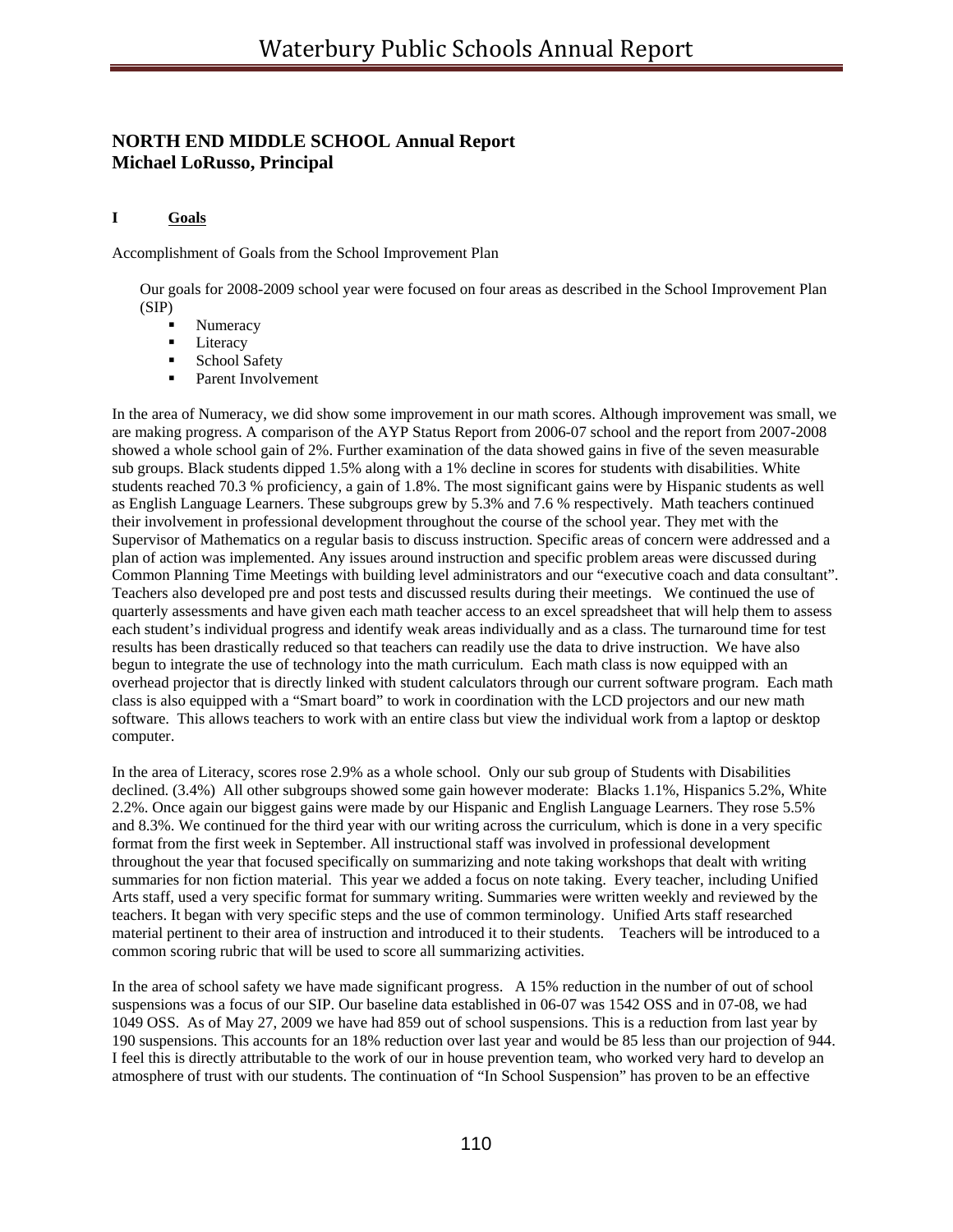deterrent to OSS. We have continued to increase our overall attendance. As of May 27, 2009 our Average daily attendance is 93.2%. We have also reduced the number of students that have exceeded 19 unexcused absences.

Our parent involvement goal has moved forward slowly. We have tried hard to encourage our parents to become more involved. School information was made available to all parents via our school website and our Parent Liaison and was sent home with students on a regular basis. Parents of our LEP students met twice during the year to celebrate their Hispanic heritage. Over 200 people attended the two evening events. Open House was also well attended, with over 500 people present in October 2008. We continued to host our spring evening tours for parents and students scheduled to attend North End Middle School in September.

## **B. Goals 2008-2009**

The goals for North End Middle School for the 2008-2009 school year will have their foundation in the District Improvement Plan, a global view for the school system and will then be localized to the specific needs of North End Middle School. Our goals will be as follows:

- o To increase reading proficiency for all students 15% by the end of three years as measured by the DRA, CMT and CAPT.
- o To increase math proficiency for all students 15% by the end of three years as measured by the DRA, CMT and CAPT.
- o To reduce the number of school suspensions by 15% over three years as measured by the district suspension data.
- o To reduce truancy by 15% over three years as measured by the district attendance data.
- o To increase the involvement of families in the educational process by 15% over three years as measured by strategic district surveys and participation in school and district meetings, workshops and events.

## **II HIGHLIGHTS**

For the 2008-2009 school year a major change was done to our schedule. While we remained in vertical housing for all our academic subjects we now travel to Unified Arts in a horizontal distribution. This allows us to meet in "Common Planning Time" (CPT) meetings on a weekly basis. These meetings are now built into the schedule for each teacher. Meetings are scheduled weekly at a specific time with an administrator. Teams meet to develop "Common Formative Assessments" (CFA) and examine the results of pre and post testing. Professional development was done 4 times this year with Connie Kamm Ed.D from Lead and Learn, one of the foremost authorities in this area. Our Leadership Team continued to review school wide data and disseminate information to individual content area teams. Our Leadership Team met with each content team and implemented "Master Instructional Strategies" to be used in classroom instruction. These are best practices that teachers can use in classrooms everyday. Our newly trained PBS team was solidly in place for the 2008-09 school year. Their influence was felt throughout the building from a painting on the entry wall of a PBS boat, inviting all to get "on board", to our "RAMS Rule" of respect, attitude, motivation and success. PBS has also sponsored a number of student and staff activities this year. The continued presence or our School Resource Officer, Jerry Sanchez, as a member of the Laurel Hill Complex Staff has been one of the highlights of the school year. He has been a wonderful addition to our staff. His presence was not viewed as punitive or reactive but as a proactive approach to working with students. He has been part of meetings with both students and parents and has become an integral part of our staff. The ongoing beautification of the grounds at North End has been one of our highlights. The maintenance of our grounds has been done meticulously by our "outside grounds crew" and our custodial staff. Our campus has an inviting atmosphere and demonstrates the pride we have in our building. We continued our relationship with "Executive Coach" Mr. Harry Dumeer, (CAS). Mr. Dumeer and North End administrators use walk-through visits as a means to give teachers feedback on their instruction. This data is sent out weekly to staff to inform them on progress of our SIP goals. We have also been named a "Demonstration School" this year so we have the addition of Barbara Peck as a Data Consultant. The teaming of Mr. Dumeer and Mrs. Peck has helped our CPT meetings immensely. This year we have also hosted two Latino Heritage evenings with more than 250 people in attendance. This goes hand in hand with the addition of our ASPIRA program, new to North End this year. We have also added the Nutmeg Book Club, which meets bi weekly to read and discuss award winning books in children's literature.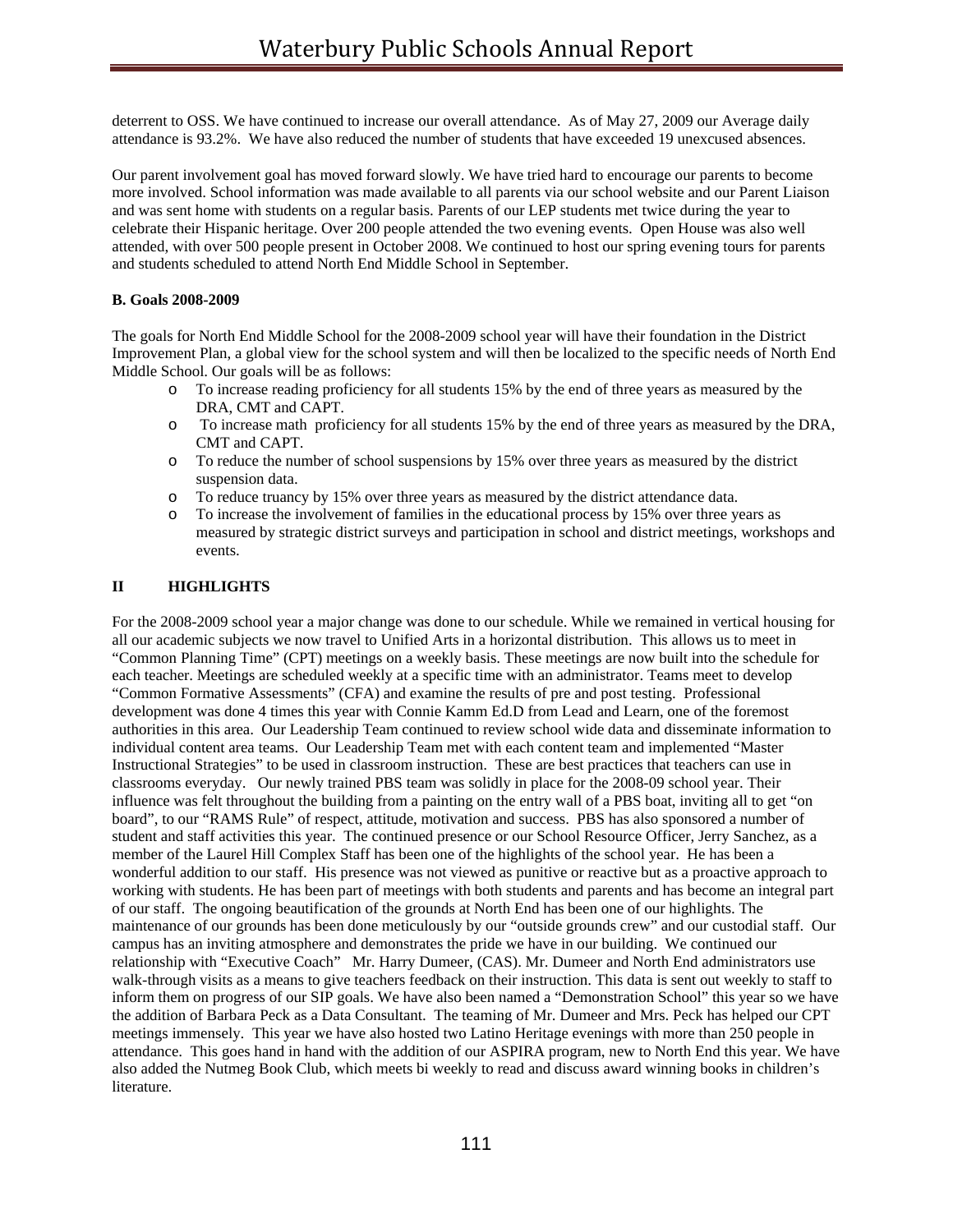The continued success of our athletic teams and the addition of volleyball, cross country and flag football give us an opportunity to reach students that have diversified interests. Additionally, North End Middle School is one of 3 schools statewide to receive an after school STEM Grant (Science, Technology, Engineering and Math) for \$150,000. This after school impacted 80 students in a four day a week after school program.

### **III STRENGTHS**

Our greatest asset is our staff. The involvement and commitment of our staff to our students is evident on a daily basis. They take pride in their work and strive to make our total school environment an exciting place to learn. The implementation of CPT and CFA have been well received and are vital to improving instruction. Our staff has been very receptive to our efforts to coordinate instruction between grades by meeting in vertical team meetings by house and content area groups for next year. Teams have begun to use the data that is available to them in a meaningful manner. It is no longer just meaningless information but is used to influence instruction. The commitment of our staff to the students attending North End Middle School is outstanding and I am sure as we move ahead it will continue. This commitment to excellence helps us to create a positive learning environment.

### **IV Statistical Data**

|                           | Students Receiving Awards for $8th$ Grade (by type, number) |
|---------------------------|-------------------------------------------------------------|
| Academic                  | 49                                                          |
| Civic                     | 2                                                           |
| Merit                     | 10                                                          |
| Music                     | 4                                                           |
| Art                       | 9                                                           |
| Physical Ed               | 4                                                           |
| Foreign Lang. -           | $\mathcal{D}_{\cdot}$                                       |
| Family & Consumer Science | 4                                                           |
| Tech Ed                   | 4                                                           |
| Focus                     | 11                                                          |
| Perfect Attendance        | 16                                                          |
| <b>First Honors</b> -     | 28                                                          |
| $2nd$ Honors              | 147                                                         |

B.

Number of students transferred in and out of your building (a) within system, in 105 out 151 (b) outside the system, in 151 out 139

Student/Teacher ratio for school: 1 to 12 For academic subjects: 1 to 20

# **WALLACE MIDDLE SCHOOL Annual Report Dr. Louis Padua, Principal**

#### **Goals:**

**Accomplishments of Goals 2008-2009** 

#### **A) To improve the Academic Performance of our Students**

During the 2008-2009 school year we used CMT Student Data and Common Formative Assessment data to drive classroom instruction. Teachers created CFA's specific to their content area and through their bimonthly collaborative meetings analyzed results to determine strengths and weaknesses. Teachers planned instructional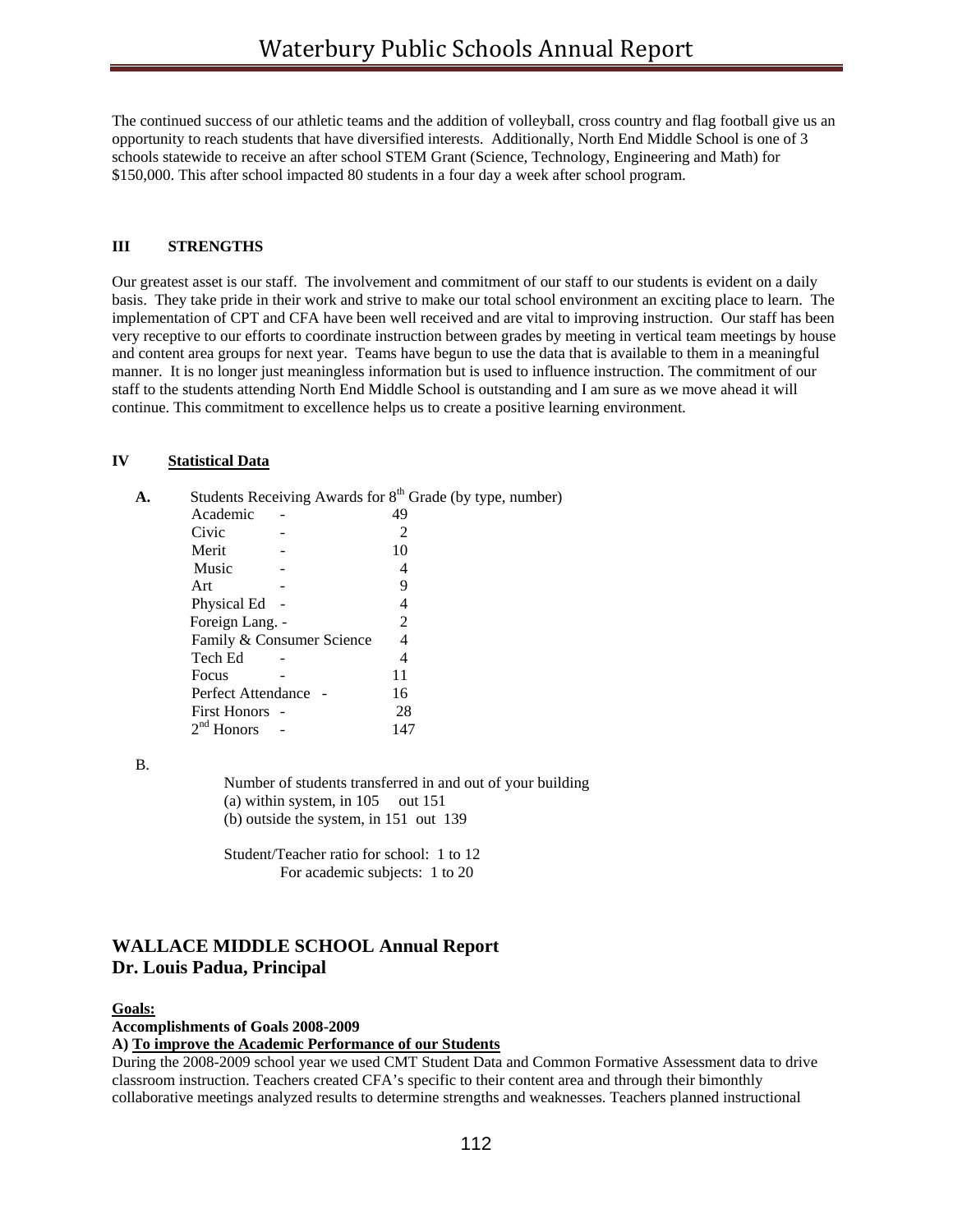practice to address student's deficiencies and reassessed to determine the effects of planned instruction. House Principals monitored classroom instruction by reviewing teacher lesson plans (making sure they are aligned to the CMT's), walkthrough observations and teachers evaluations.

### **B) The Implementation of Data Driven Instructional Practices**

Throughout the school year the School Leadership Team, along with technical support provided by Connecticut Accountability for Learning Initiative (CALI) and Aces, assisted us in disaggregated CMT data and CFA assessment. The Leadership Team identified GOLDEN BAND students (students that could easily be advanced to higher levels on the CMT) and developed prescriptive approaches to instruction so that these students would have greater opportunities to achieve higher levels on the CMT's.

### **C) To Improve and Maintain a Safe and Healthy School Environment**

Our school community was successful in improving and maintaining a safe and healthy school environment for students and staff at Wallace Middle School. This yearly task begins by meeting with our students at the start of the year. At each student assembly, we have explained the Board of Education's Discipline and Attendance policies.

#### **Goals for 2009-2010**

Our immediate goal for the 2009-2010 school year is to continue to with our School Improvement Plan Tier II indicator of Data Driven Decision Making Practices. To monitor the implementation of Data Driven Decision Making we will develop one universal teacher evaluation goal and conduct walkthrough observations to monitor the implementation of Data Driven Decision Making practices. Additionally, we will document all Data Team Collaborative meetings. Our goal will focus specifically on adult actions throughout the school year.

#### **Highlight - Rapuano House**

Throughout this school year, the Rapuano House met in monthly academic teams to discuss student data, Common Formative Assessments (CFA) and teacher instruction. After each CFA by subject, the grade level team met, including the house principal, and discussed results and next steps of instruction. For example, the  $8<sup>th</sup>$  grade team met with the House Principal to review reading assessments and decided how each teacher/subject would create instruction to help students with areas of weaknesses.

A new reward system was implemented during CMT's via the positive behavior support initiative. Students were given a daily reward regarding efforts towards listening to directions, putting much effort into the test, reviewing the test when complete, and appropriate behavior when finished. Close to 300 students were rewarded over the 10 day testing period. The students were eager to hear their name announced daily and receive their reward.

## **Highlight – Prevention Team**

The Wallace Prevention Team which consists of the three house school counselors, resource officer, prevention specialist, truancy specialist, school social worker, school psychologist, parent liaison and school administrator met every 4 to 6 weeks. The team reviewed programs to target students which needed Tier III interventions and other behavioral concerns that needed addressing. For example, with a combined effort, the team completed a presentation to a select group of  $7<sup>th</sup>$  and  $8<sup>th</sup>$  graders regarding respect for themselves and others. The small intimate group of 12 students allowed for an open dialogue between the team and students. At the end of the school year, the prevention counselor and a few chosen  $8<sup>th</sup>$  graders met with a group of  $6<sup>th</sup>$  graders who needed behavioral interventions. The  $6<sup>th</sup>$  graders connected with the  $8<sup>th</sup>$  graders and responded well towards the prevention specialist. Again, this presentation was configured in an intimate setting to allow for an open positive dialogue.

#### **Highlights - Yeshion**

 After a trial year, the two-man team in the Yeshion House has been fully established as an Academic Learning Community (Academy) for the  $6<sup>th</sup>$  graders. Mrs. Gluz and Mr. Calabrese have done an outstanding job in creating a high-achieving, academic environment for these highly motivated students.

For the first time in years, the  $7<sup>th</sup>$  grade went to Lake Compounce for their end of the year Field Trip. The students were extremely well-behaved in spite of the cloudy and sometimes drizzly conditions. All students remembered to sign in with their designated chaperones at the specified times.

Two students were nominated for the Superintendent's Award which took place on Thursday, May 21<sup>st</sup> at Kennedy High School. One student received a scholarship to attend a summer program at Taft School in Watertown.

The 8<sup>th</sup> grade Math and Sciences classes (Mrs. Rusnov and Mrs. Camilleri) coordinated efforts to implement a Bridge Building Competition, called "Bridges for Dummies". Michael Pronovost, a city Engineer was the judge in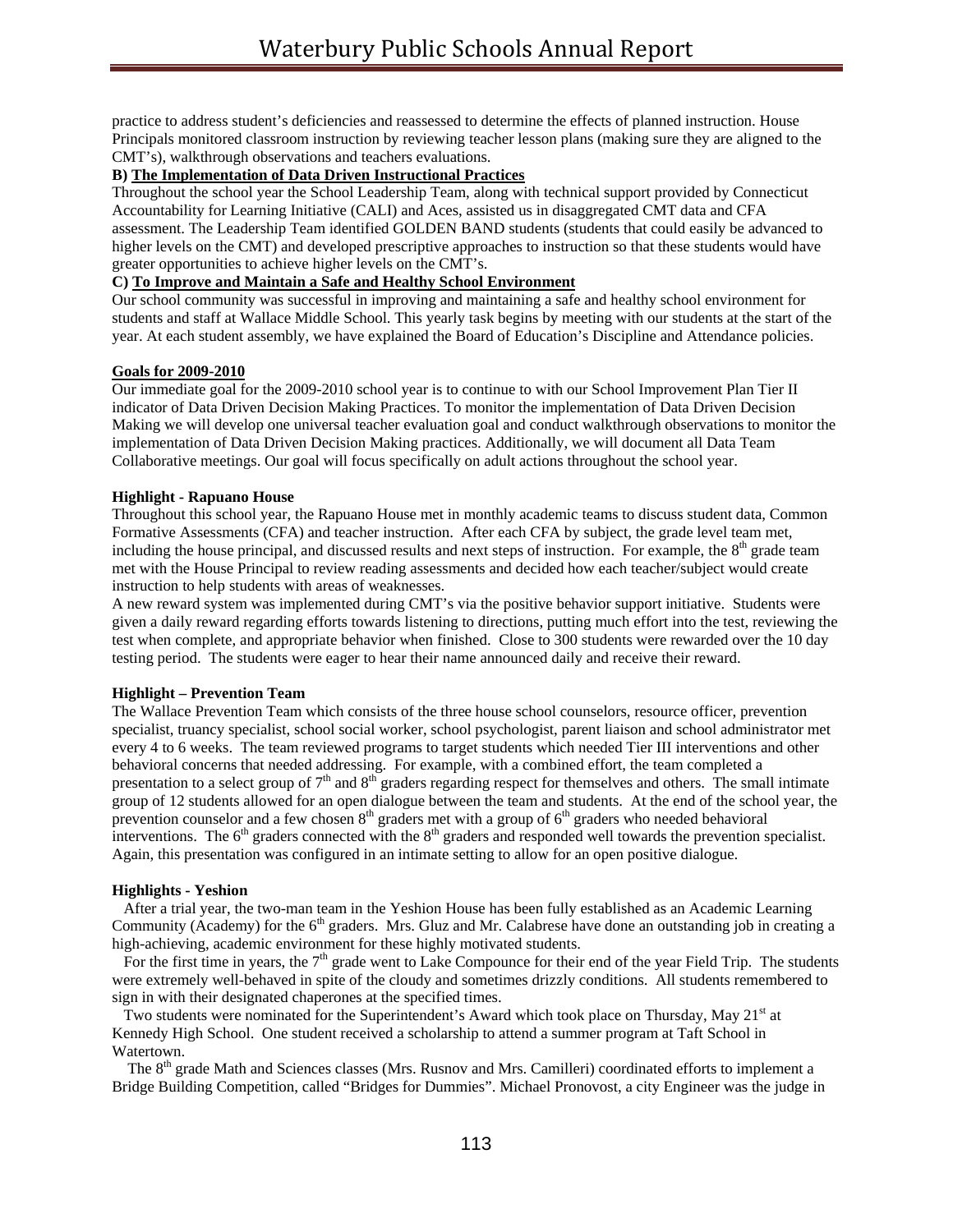the contest, looking for neatness, quality of construction and strength and functionality. A reporter from the Republican-American reported the article in the newspaper.

 Mrs. Camilleri and Ms. Rasheed took part in the Student / Faculty basketball game with special guest, Ryan Gomes. The ladies gave Ryan a 'run for his money'.

#### **Highlights - Huckins House**

During the 2008-2009 school years, the Huckins House staff continued with the challenges presented to them: raise student achievement, develop and increase student self-efficacy, and raise test scores. Building upon the success, as well as the lessons learned in the previous year; the teachers faced this challenge in the following manner:

 - The teachers became well adept at Common Formative Assessments (CFAs) that targeted students' weaknesses as well as strengths. During House and Team meetings the results of CFA's were discussed and teaching strategies were honed and adjusted. The Vertical Housing concept provided an opportunity for sixth, seventh, and eighth grade teachers to analyze common challenges and develop common strategies that would provide a continuity of instruction throughout each student's middle school career.

 - Teachers have recorded a great deal of student success in several areas. Analysis of our post CFAs suggest that the teachers and students are on the right path of making Annual Yearly Progress again .This year many teachers noticed that student open ended responses on the Connecticut Mastery Tests (CMT's) were exceeding the line limitations and did not finish within the allotted times. We anxiously await our CMT results in order to modify our teaching strategies to address this issue as well as others.

## **The strengths of the educational program are as follows:**

- The faculty is committed to providing our students with appropriate instruction so that they can meet their academic potential.
- The faculty is motivated and receptive to Professional Development opportunities.
- The Administration and faculty is committed to the creation of a safe and healthy school climate.
- The faculty is committed to providing differentiated instruction for students with diverse learning styles.
- The administration is committed to developing and maintaining open lines of communication with our feeder elementary schools and Crosby High School.
- Students are offered additional educational opportunities through our Unified Arts Program.
- By creating a cooperative relationship with parents, we are successful in addressing the needs and concerns of our students and parents.

## **Student Awards:**

Over two hundred 8<sup>th</sup> graders received awards during our 8<sup>th</sup> Grade Awards Night ceremony. Students received awards for academic performance, attendance, and positive school behavior.

Additional awards presented to graduating  $8<sup>th</sup>$  graders: Hispanic Fire Fighters Award Dr. Michael F. Wallace Memorial Award Louis Delcroce Award Anthony Bryk Award Michael's Jewelers Award Highest Honors Award Perfect Attendance Most Cooperative Hardest Worker Award Most Improved Award Boy of the Year Award Girl of the Year Award Language Arts Award Advanced English Award Mathematics Award Advanced Math Award Reading Award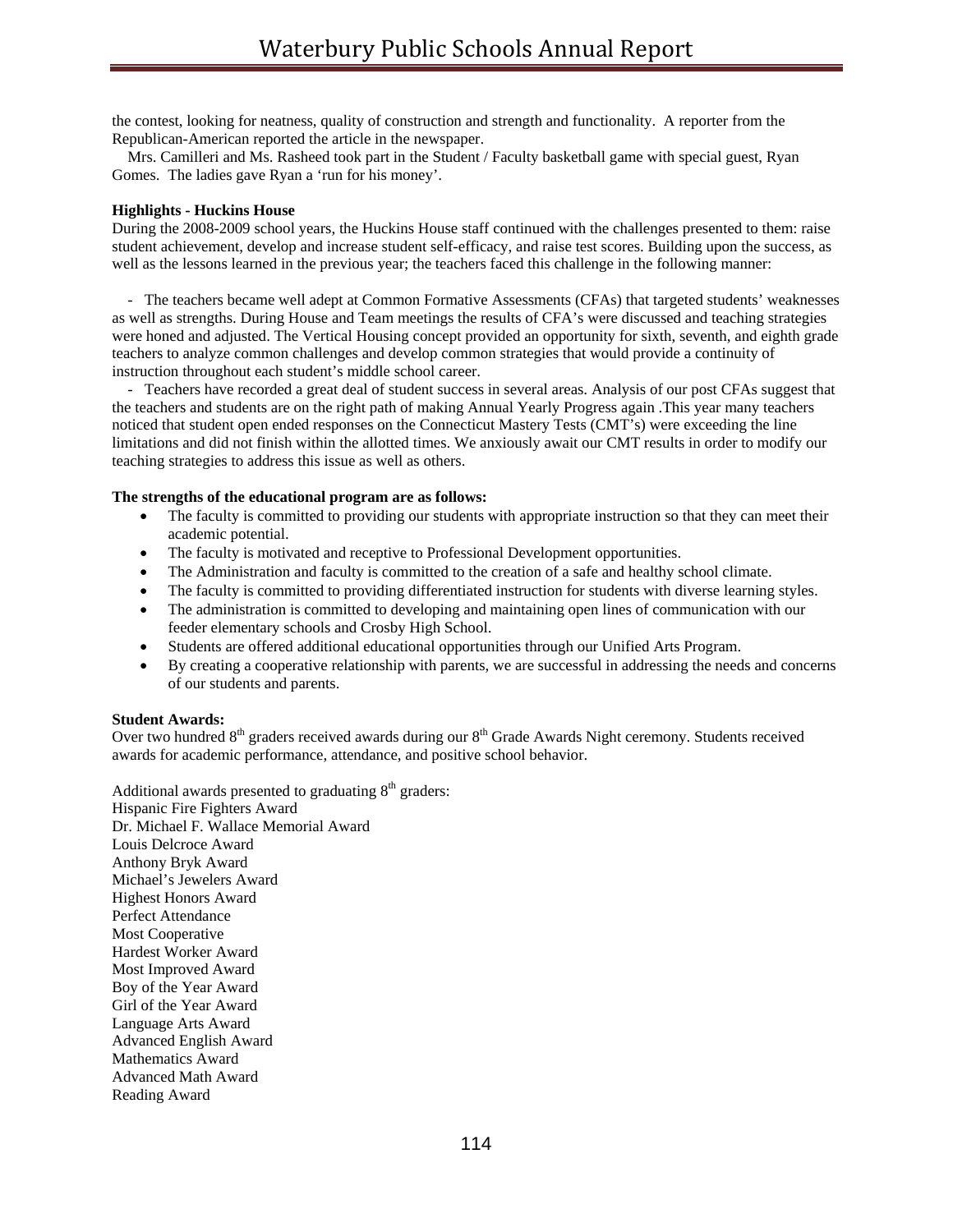Science Award

## **Transfer Information:**

The number of students that transferred in from within the system was 106, and the number that transferred in from outside the system was 94.

The number of students that transferred to another middle school within our system was 124 and the number of students that transferred out of our system was 145.

### **Student Teacher Ratios:**

| For the School | 1 to 20 | For academic subjects | 1 to 30 |
|----------------|---------|-----------------------|---------|
|                |         |                       |         |

# **WEST SIDE MIDDLE SCHOOL Annual Report Charles Nappi, Principal**

**1A GOALS**: Taken from our School Improvement Plan 2007-2008 for 2008-2009

Tier II Indicator #1:

- Implement a CommPACT School Model, partnering with the NEAG School of Education at UConn, school wide over the next three (3) years with the primary purpose to improve not only student achievement but to do so through a shared leadership model.

**-** How adults organize their selves to conduct business, interact with each other, coordinate their efforts, effects academic achievement, and other educational outcomes.

## **Strategies:**

- 1. Implement a School wide Positive Behavior System that will address school climate and reduce school suspensions
	- PBS will be a standing committee at West Side Middle School
	- The school wide positive support team will attend workshops at UConn with Dr. Sugai by December 2008
	- In-Service will be presented twice a year to all West Side Staff by PBS Committee school wide. Two PBS initiatives will be started by the 2008-2009 school year.
	- A school wide positive behavior support system using tangible rewards certificates will be used by all staff to track and reinforce student behavior.
	- Data will be analyzed by the PBS committee monthly to evaluate effectiveness and plan for future PBS initiatives.
	- PBS: Student recognition certificate (WAMPUM), will be tied into the school store and dance, weekly and monthly rewards
	- PBS will work with guidance counselors to plan and implement classroom instruction for behavior and character.
	- PBS Committee will plan and oversee weekly and monthly rewards for students.
	- The Student Council will work directly with the PBS team to collaboratively develop student suggested rewards and strategies for positive behavior.
- 2. Implement Data Driven Decision Making techniques at weekly content, grade level meetings through the analysis of Common Formative Assessment results and student work.
	- All teachers will receive training in the Data team process and be in-serviced on the use of a rubric by December 2008
	- Weekly Data Team meetings will be conducted across grade level and content areas to collect and analyze data and make recommendations on Common Formative Assessments and Instructional Strategies. (Beginning Sept. 2008)
	- Collaboration with content supervisors to streamline curriculum materials and resources for instruction. (Beginning Sept. 2008)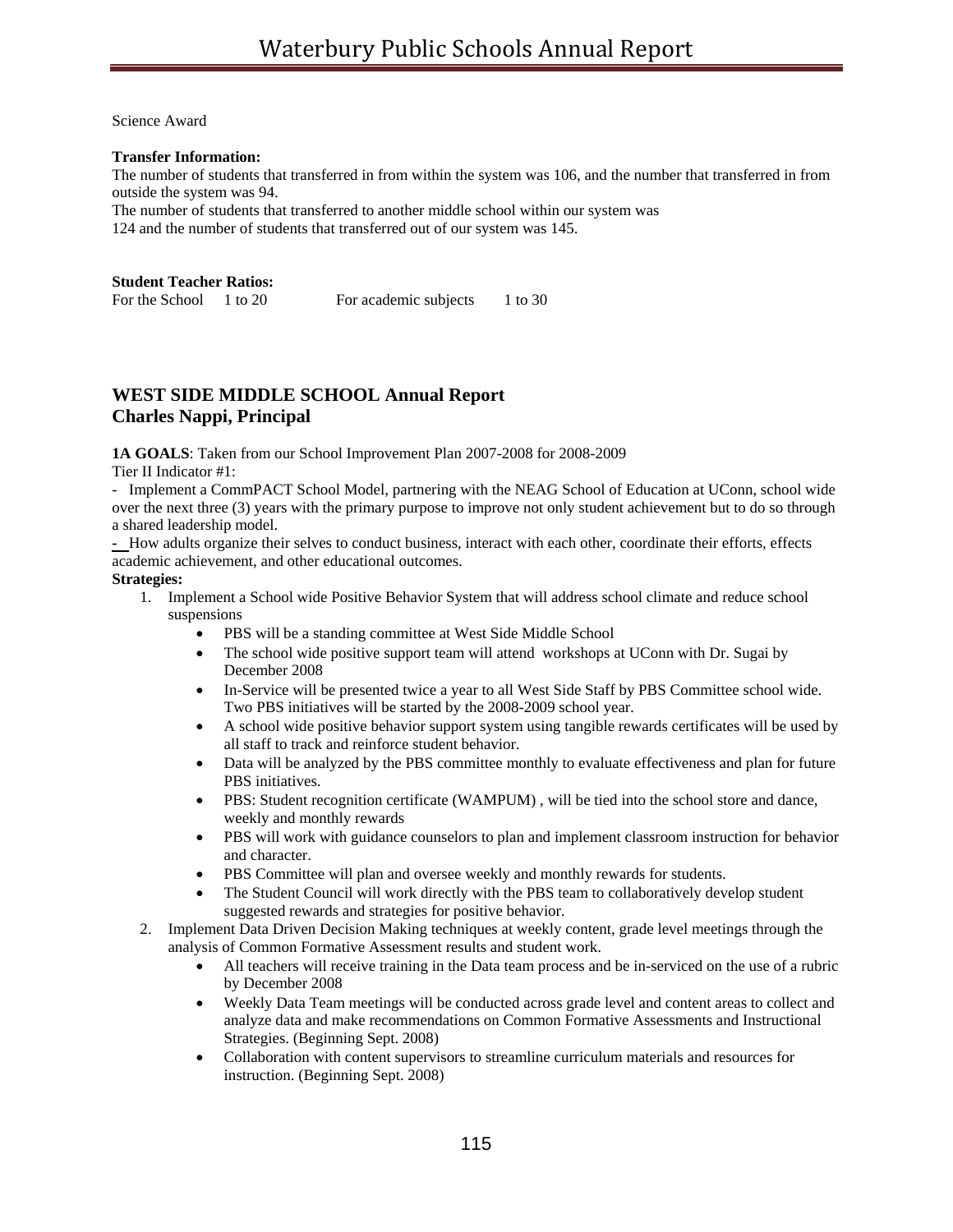• Administrators and Team Leaders will receive Professional Development on Common Formative Assessment by Sept. 2008

3. Conduct events and activities to increase parent involvement, Web page, Channel 16, monthly newsletter, volunteer recruitment, school dances, kickoff celebration, leadership forum, school concerts, open house

### **1B: Goals:** 2008-2009 Recommendations from Cambridge Report 2007-2008

 Taken from our School Improvement Plan (SIP) a major push to engineer the development of CommPACT (a PLC) Professional Learning Community was put in place through the re-adjustment of Unified Arts classes. With that process in place, the following component to vertical housing is now in place. The re-scheduling of Unified Arts was implemented as the result of input with teachers, our leadership data team, house principals, and recommendations from our Cambridge School Report. Simply put, having a Vertical and Horizontal Plan created more opportunities for staff to be viewed as a school (especially house principals working with children from all three (3) houses), without changing the Vertical House Philosophy. This simple switch of Unified Arts to meet by grade instead of by house provided us with a format that maximizes the flexibility for Grade Level and Content Level Data Teams during the school day. This was a grand-slam for the entire school. Now Grade Level meetings were able to be held alone with Content Level Assessment Training by the Central Office Supervisor during common planning time. This was a win-win in terms of negotiating with the Waterbury Teachers Association for having more time with teachers to discuss formative assessment, DDDM, PBS, and EIP goal met.

#### **II Goals / Highlights**:

PBS Support Staff attended three (3) two day training sessions with Dr. Sugai, at UConn by April 2009, PBS Support team will provide training and in-service for all West Side Staff two (2) times a year. Two major PBS initiatives will be put in place building wide and Data collected, and analyzed to modify and evaluate the system. Student Council President will attend and participate in weekly PBS meetings. Teachers utilize data driven decision making techniques through analysis of Common Formative Assessments and student performance at weekly content/grade level data meetings. Establish a baseline for parent attendance by who attends all school functions. Establish a baseline for parent involvement in specific committee memberships.

Goal Met:

- CommPACT kickoff committee (Sat. Oct. 16, 2008)-1,200 attendees
- Open House (October 2008)-500 attendees
- Parent Conferences (weekly)
- **PPT** Meetings (weekly)-300 attendees
- Winter Concert (December 2008)-500 attendees
- Spring Concert (May 2009)-500 attendees
- Committee Meetings (Monthly)-20 Leadership Team
- Parent Volunteers (Daily)-5 daily
- Grade 5 Welcome Night- 200 parents
- ConnCap-50 Parents
- School Dances (Sponsored by Parents-monthly)-20 Dances
- Data Team Meetings-50 Staff Attended

#### **III Strengths**

PBS, Dr. Sugai (UConn) has personally visited West Side Middle School as a part of CommPACT. His research and results speak for themselves. This is year one of an ongoing process.

**SEM-R**: A nationwide stematic approach to reading through the differentiation of teaching comprehension vocabulary and fluency. Dr. Reiss and Dr. Renzuli will conduct a major push for Reading at West Side Middle School, Grant Value \$100,000 free for Waterbury as part of CommPACT.

**Read 180**: Scholastic Research Grant \$25,000 (free) for Special Education/ELL students was awarded to assess, and teach non-readers will be put in place in our school library.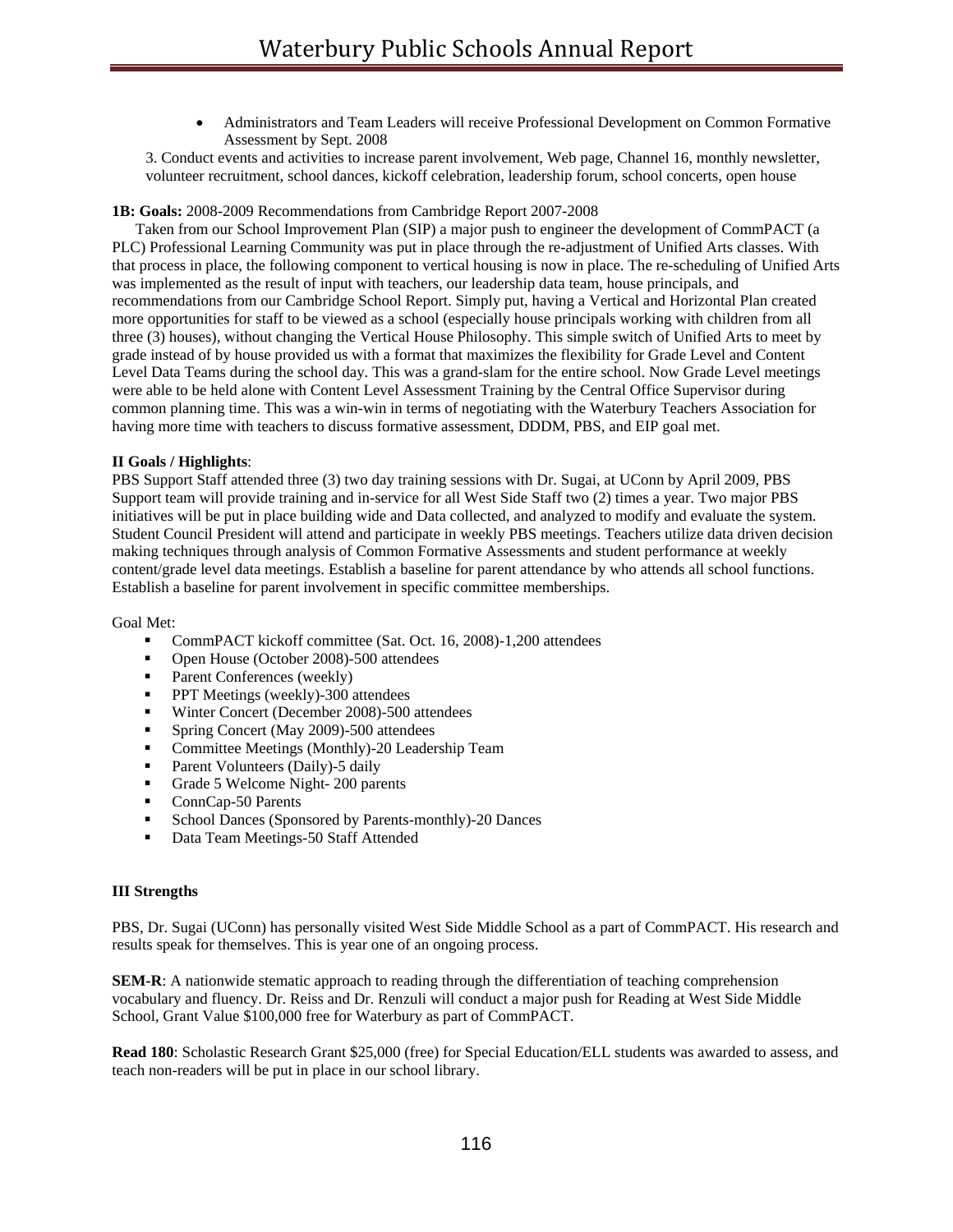| 2003-2004      | 2004-2005             | 2005-2006             | 2006-2007                                 | 2007-2008                                 | 2008-2009                                 |
|----------------|-----------------------|-----------------------|-------------------------------------------|-------------------------------------------|-------------------------------------------|
| Vertical House | <b>Vertical House</b> | <b>Vertical House</b> | <b>Vertical House</b>                     | <b>Vertical House</b>                     | Vertical House                            |
| Plan           | Plan                  | Plan                  | Plan                                      | Plan                                      | Plan                                      |
|                |                       |                       |                                           |                                           |                                           |
|                | Data Driven           | Data Driven           | Data Driven                               | Data Driven                               | Data Driven                               |
|                | Decision              | Decision              | Decision                                  | Decision                                  | Decision                                  |
|                | Making                | Making                | Making                                    | Making                                    | Making                                    |
|                |                       | Data Teams            | Data Teams                                | Data Teams                                | Data Teams                                |
|                |                       |                       | Grade Level<br>Meetings                   | Grade Level<br>Meetings                   | Grade Level<br>Meetings                   |
|                |                       |                       | <b>Block</b><br>Scheduling for<br>Reading | <b>Block</b><br>Scheduling for<br>Reading | <b>Block</b><br>Scheduling for<br>Reading |
|                |                       |                       |                                           | Parallel U.A.<br>Scheduling               | Parallel U.A.<br>Scheduling               |
|                |                       |                       |                                           | Common                                    | Common                                    |
|                |                       |                       |                                           | Formative                                 | Formative                                 |
|                |                       |                       |                                           | Assessment                                | Assessment                                |
|                |                       |                       |                                           |                                           |                                           |
|                |                       |                       |                                           | Positive                                  | Positive                                  |
|                |                       |                       |                                           | Behavior                                  | Behavior                                  |
|                |                       |                       |                                           | Support                                   | Support                                   |
|                |                       |                       |                                           | Professional                              | Professional                              |
|                |                       |                       |                                           | Learning                                  | Learning                                  |
|                |                       |                       |                                           | Communities                               | Communities                               |
|                |                       |                       |                                           |                                           | <b>UConn</b><br>Commpact<br>Schools       |
|                |                       |                       |                                           |                                           |                                           |
|                |                       |                       |                                           |                                           | School Wide                               |
|                |                       |                       |                                           |                                           | Enrichment                                |
|                |                       |                       |                                           |                                           | Model                                     |
|                |                       |                       |                                           |                                           |                                           |
|                |                       |                       |                                           |                                           | <b>SEM-R UConn</b>                        |
|                |                       |                       |                                           |                                           | CommPACT                                  |

|  | Leadership Planning, Best Practices Put in Place |  |
|--|--------------------------------------------------|--|
|  |                                                  |  |

## **IV: Statistical Data**

Students Receiving Awards for 8<sup>th</sup> Grade (by type, number) **Academics-327**  Valedictorian/Salutatorian-2 First Honors- 46 Second Honors- 174 Individual Subjects- 105 **Athletics- 28**  Soccer- 3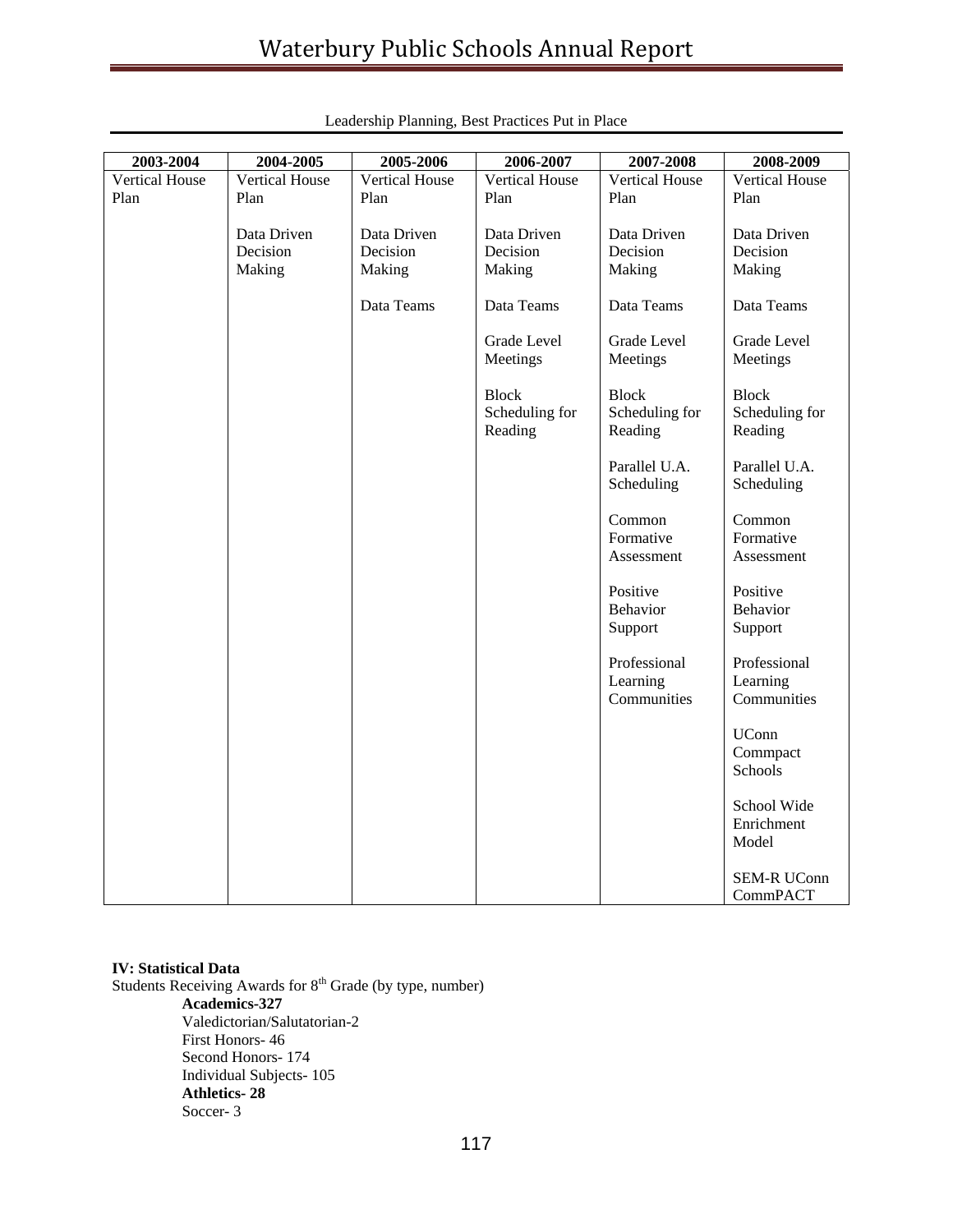Cheerleading- 2 Boys' Baseball- 3 Girls' Softball- 3 Boys' Basketball- 3 Swimming- 4 Girls Basketball-3 Flag Football-2 Cross Country-2 Volleyball- 3 **Attendance-17**  Perfect Attendance-17 **Outside Program-14**  CPEP-8 CT. Middle Level Scholar Leader Award-2 Michael's Jewelers-2 Hispanic Firefighter-1 Silas Bronson Poetry Contest-1 Waterbury Lions Club Art Poster Contest-1 **Service-10**  Good Citizenship-3 Forever Wave-2 Student Council-5 **Other Awards Given-8**  Yearbook-3 Most Improved-5

Number of students transferred Within system in  $125$  out  $115$ 

Outside system in 101 out 133

## **WATERBURY ARTS MAGNET SCHOOL Annual Report Elizabeth S. McGrath, Principal**

## **I. GOALS FOR 2008-09**

A. To improve literacy performance by increasing the percentage of students at proficiency or higher (Goal 1, Objective 3)

- Developed CMT and CAPT Review Teams to identify and address student strengths and weaknesses on individual and class basis.
- Implemented a literacy support program involving two literacy coaches and intervention strategies.

B. To integrate specified strands in geometry, measurement, statistics, probability, number sense and patterns into the arts program to increase the mathematics performance of students in arts classes (Goal 2, Objective 3)

- Continued collaborations between Mathematics, Visual Arts and Music to address the visual, auditory and kinesthetic learning styles of students
- Incorporated appropriate district mathematics curriculum strands and standards into lessons and activities

C. To provide a safe and secure learning environment (Goal 3)

- Continued Implementation of EIP strategies addressing students' needs
- Development of Positive Behavior Support committee; implemented strategies to encourage positive behaviors and diminish referrals/suspensions within the school
- Installation of additional security cameras for areas of the building with less visibility

D. To increase communication between the school and parents (Goal 4, Objective 1)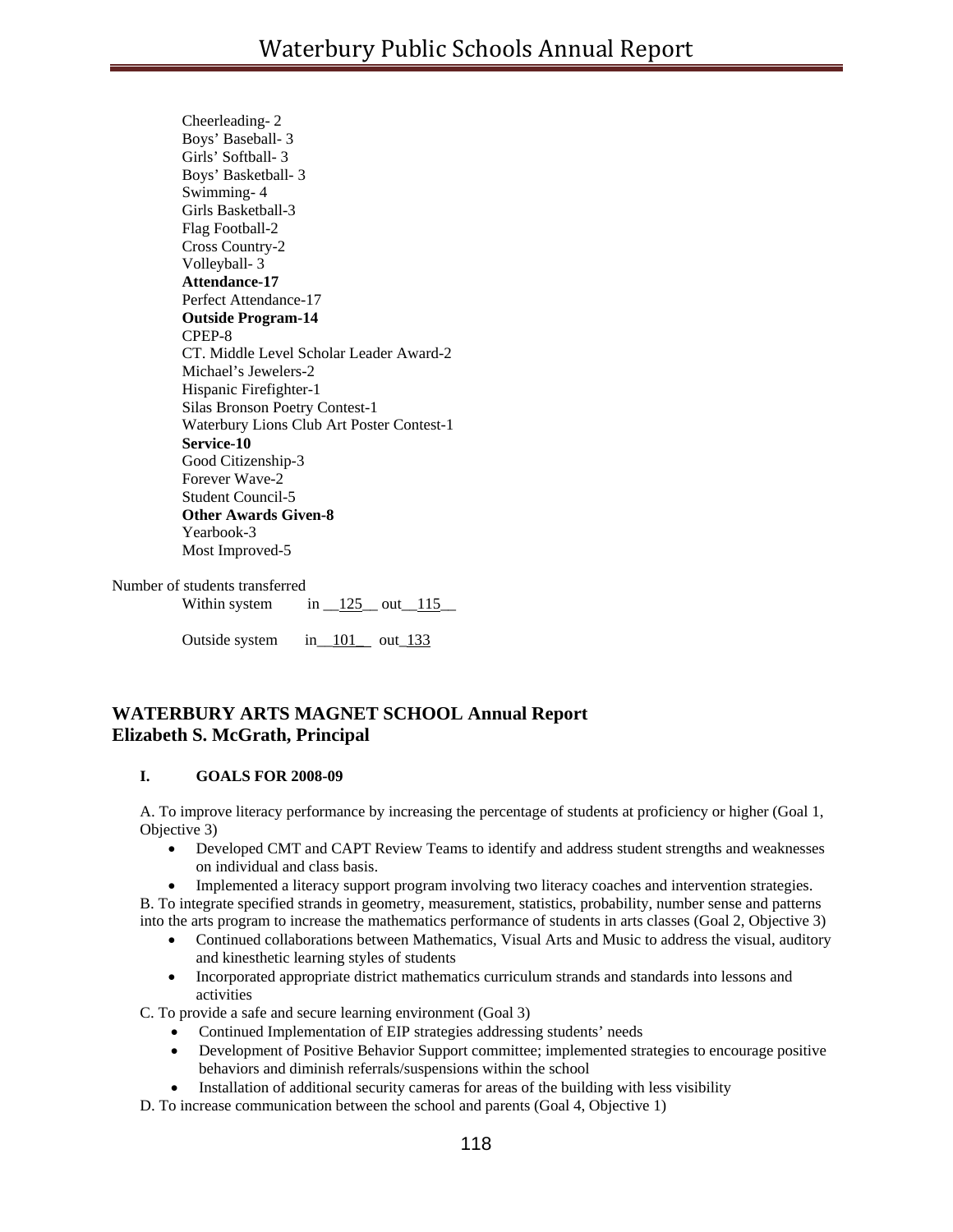- Continued to maintain the interactive web-site and provided Progress Book training to parents in order to monitor student attendance and progress
- Encouraged parents to contribute to the school community by creating a parent compact and providing informational and social opportunities in connection with our Parent Liaison
- Invited parent committees to assist the school with decisions related to parental involvement through the School Improvement Team and NEASC committees

## **II. GOALS FOR 2009-10**

A. Improve literacy by increasing percentage of students at proficiency or higher

- Develop tutoring/mentoring opportunities to supplement CMT/CAPT Review; implementation of the 'push-in' model in Literacy and English classes
- Implement CMT and CAPT prep classes in middle and high school
- Continue to develop Common Formative Assessments to address the needs of students
- B. Improve numeracy by increasing percentage of students at proficiency or higher
	- Develop tutoring/mentoring opportunities in CMT/CAPT prep classes to supplement Review
	- Integrate problem solving into all academic areas
	- Develop Common Formative Assessments to address the needs of students
- C. Increase parent participation and involvement in all aspects of the school
	- Expand use of the school web-site and email communication by parents
	- Expand informational, training and social opportunities
	- Expand parent participation in school committees through guidance counselors and the parent liaison

D. Refine programmatic offerings

- Create a cohesive, sequence of course offerings, supportive of rigor in both the arts and academic areas
- Develop components for community service and apprenticeship for students
- Further develop apprenticeships within the community

## **III. HIGHLIGHTS /ACCOMPLISHMENTS**

- Awarding of Magnet School of Distinction honor by Magnet Schools of America 2009
- Collaboration with UCONN in arts and academic areas
- Over 75 performances of Theater, Dance and Music at the Palace Theater, Apron Stage, Music Recital Hall, Atrium and in the community
- Performance of music, dance, theater and poetry for Black History Month and Veteran's Voices
- Participation in the National Honor Society
- Highest CMT and CAPT participation rate in the city
- Professional level student internships at the Palace Theater and the Republican-American newspaper
- Collaboration with Pilobolus Dance Company and Shepaug Middle School on dance residency
- Student writers serving as Palace reporters

## **IV. STRENGTHS**

A. A culture of excellence and high standards and respect maintained by arts and academic staff, including criteria for student participation in performances and other special activities

B. An extensive range of learning experiences for students – both in the school and beyond the walls – in the arts and academic areas

C. An extensive range of co-curricular experiences for students with the Palace Theater, Thomaston Opera House, Shakesperience Productions, Pilobolus Dance Company, and Mattatuck Museum

D. Extensive collaboration with area institutions, including Asnuntuck College, Workforce Initiative, Life Dance Company, Waterbury Symphony and O & G

E. An ongoing commitment by staff to work above and beyond normal expectations, including support of an extended day program; new curricula in many areas; nearly hundred performances of Theater, Dance and Music; creation of numerous Art exhibitions; participation in a large range of additional activities

F. School-wide, consistent, ongoing integration of students with special needs and English Language Learners into every aspect of the life of the school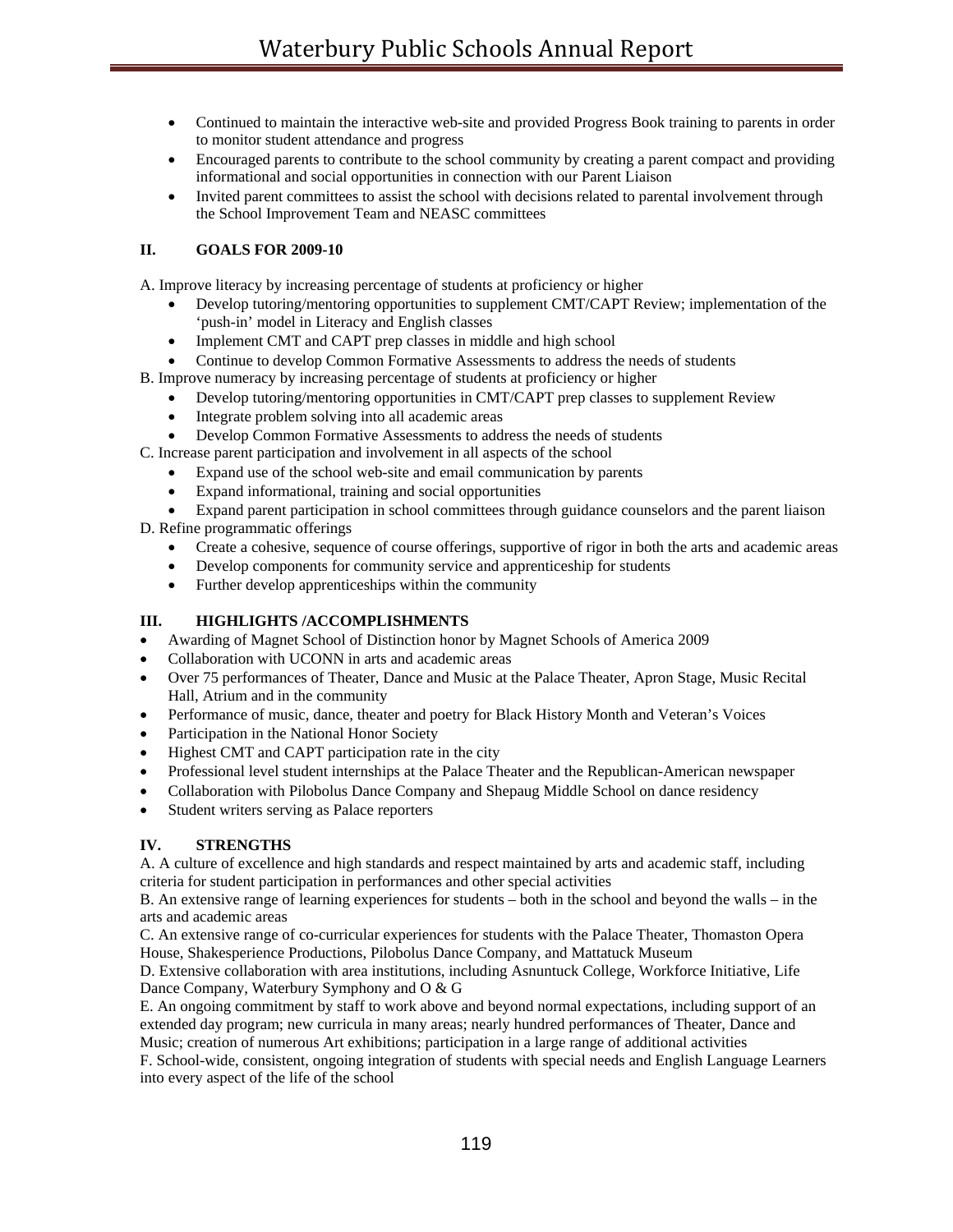G. A strong connection between teachers, students and parents, with a strong PTSO and involvement of parents in many special activities and committees throughout the year.

## **V. STATISTICAL DATA**

Scholarships, Awards, Honors:

- Four CAPT Scholars
- Three CAPT Super Scholars
- Fourteen students inducted into the National Honor Society
- Fifty-TWO Departmental Award winners
- Two President's Education Award winners
- Four students receiving Certificates of Achievement from the Center for Creative Youth
- One Thomaston Opera House Scholarship Winner
- Thirty-three seniors receiving college scholarships from outside agencies
- One scholarship winner from the National Association of Secondary School Principals
- Two CAS Arts Leadership Award winners
- Two CAS Scholar-Leader Award winners
- Ten student interns working at the Palace Theater
- Eight student writers serving as Palace reporters for Children's Theater productions at the Palace

Number of students transferred (as Middle School and High School, projected through the end of summer 2009):

| within system:<br>outside the system: | 110 IN, 60 OUT<br>54 IN, 31 OUT |            |  |
|---------------------------------------|---------------------------------|------------|--|
| Graduation Information:               | Number                          | Percentage |  |
| <b>Graduates</b>                      | 103                             | 96         |  |
| Entering four-year college            | 61                              | 59         |  |
| Entering two-year college             | 31                              | 30         |  |
| Entering vocational training          | 6                               | 6          |  |
| Entering workforce                    | $\theta$                        | 0          |  |
| Entering military                     | 2                               | 2          |  |
| Undecided                             | 3                               | 3          |  |
| Not graduating                        |                                 | 4          |  |

# **CROSBY HIGH SCHOOL ANNUAL REPORT Barbara Carrington-Lawlor, Principal**

## **I. GOALS**

- A. PRESENT SCHOOL YEAR
	- 1. Goal #1 regarding literacy focused on the Tier II indicates to increase the frequency of open ended response across all content areas with special attention to R.F.I.
	- 2. Goal #2 regarding the frequency of CAPT Math strategies was accomplished.
	- 3. Goal #3 to reduce the rate of "dangerous" action suspensions. Goal accomplished.
	- 4. Goal #4 to provide a welcoming environment for parents. Goal accomplished.
- B. NEXT SCHOOL YEAR
	- 1. We will continue to strive to revise and meet the goals of the Crosby SIP in accordance with D.I.P.
	- 2. We will continue to use the data driven decision making model to drive instruction.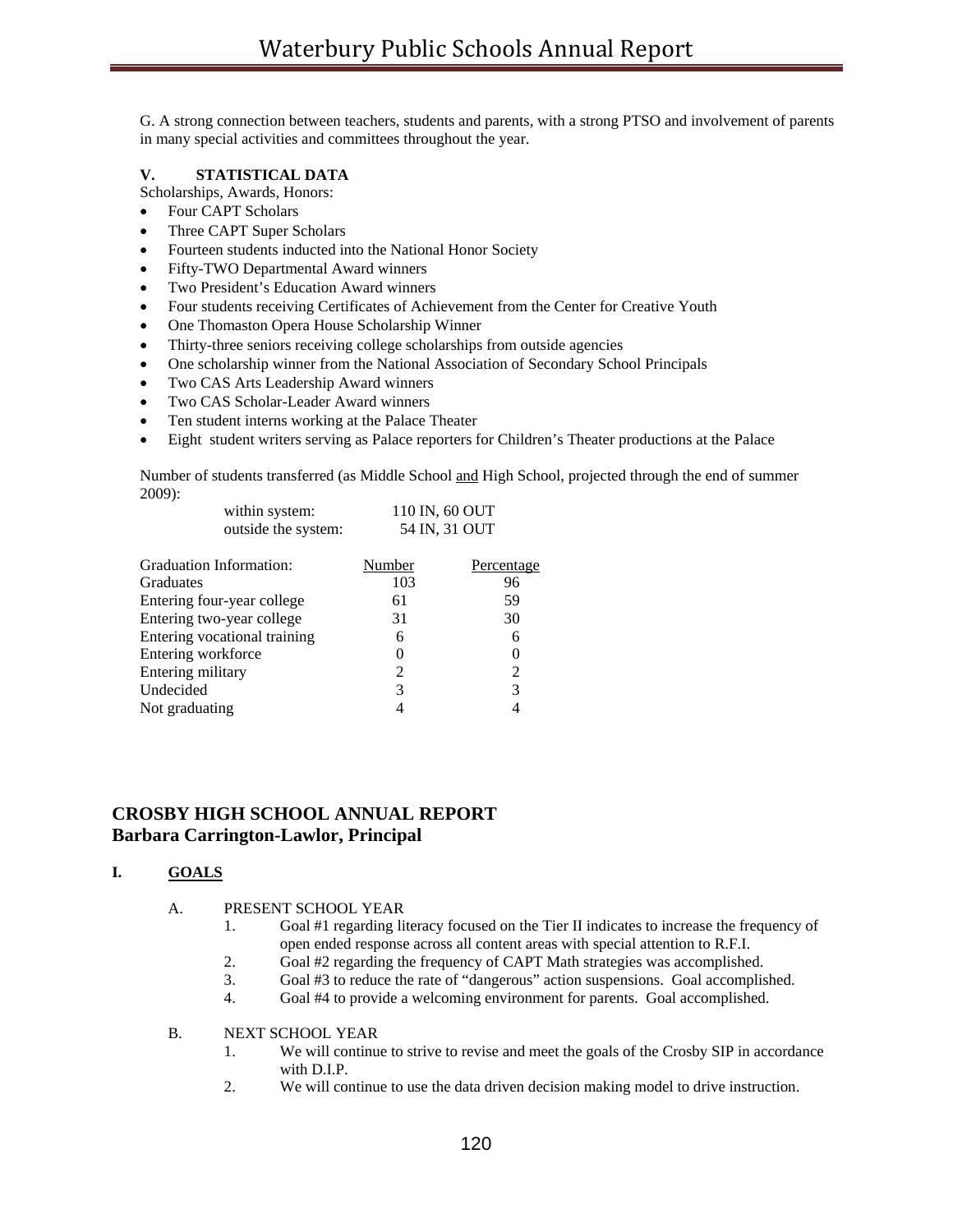- 3. We will continue to endeavor to raise standardized test scores for all students and reach AYP/Safe Harbor in both literacy and numeracy.
- 4. Continue to increase parental involvement
- 5. Complete Crosby's NEASC self-study report.

### II **HIGHLIGHTS/ACCOMPLISHMENTS**

- A. The building renovation project completed.
- B. NEASC School Profile completed
- C. Schoolwide SIP Team revised the Crosby plan.
- D. Freshmen Academy has completed a fifth successful year. First class graduated in 2008.
- E. Career Academies implementation ongoing.
- F. Reached Safe Harbor in Literacy.
- G. Data teams continue to analyze data to drive instruction.
- H. Increased smart board technology school wide.
- I . PBS Team initiated positive behavioral supports.
- J. Parent Advisory Board established as an open monthly forum.
- K. The expansion of parent e-mail distribution list to increase parental involvement/communication.
- L. Introduction of after school buses for tutoring, club meetings and detention.
- M Increase of co-teaching classes and supported instruction across disciplines since last year.
- N. FBLA Club's pin design was adopted nationwide.
- O. Life Smarts team win its 8th straight CT. championship. They ranked among the top ten In the nation at competition held in St. Louis, MO.
- P. Crosby hosted the Cancer Relay for Life city-wide event for the second year
- Q. Crosby athletics had an exceptional year. Football team were city champions, the boys Basketball team were Class LL finalist, and our spring sport teams all made post season Play / tournaments.

#### III **STRENGTHS**

- A. The enthusiastic and dedicated staff.
- B. All departments are using schoolwide rubrics to assess student work.
- C. Department chairpersons are emerging as stronger instructional leads through the data teams.

## V **STATISTICAL DATA**

Number of students transferred

|                               | Within system in 108 out 126 |  |
|-------------------------------|------------------------------|--|
| Outside system in 100 out 193 |                              |  |

- A. High Schools only:
	- 1. Graduation Information

|    |                              | <b>Number</b> | Percent |
|----|------------------------------|---------------|---------|
| a. | Graduates                    | 250           |         |
| b. | Entering 4-year college      | 83            | 33%     |
| c. | Entering 2-year college      | 90            | 36%     |
| d. | Entering vocational training |               | $6\%$   |
| e. | Entering work force          | 48            | 19%     |
| f. | Entering military            |               | 3%      |
| g. | Unemployed                   |               | 0%      |
| h. | Not graduating               |               | 9%      |
|    |                              |               |         |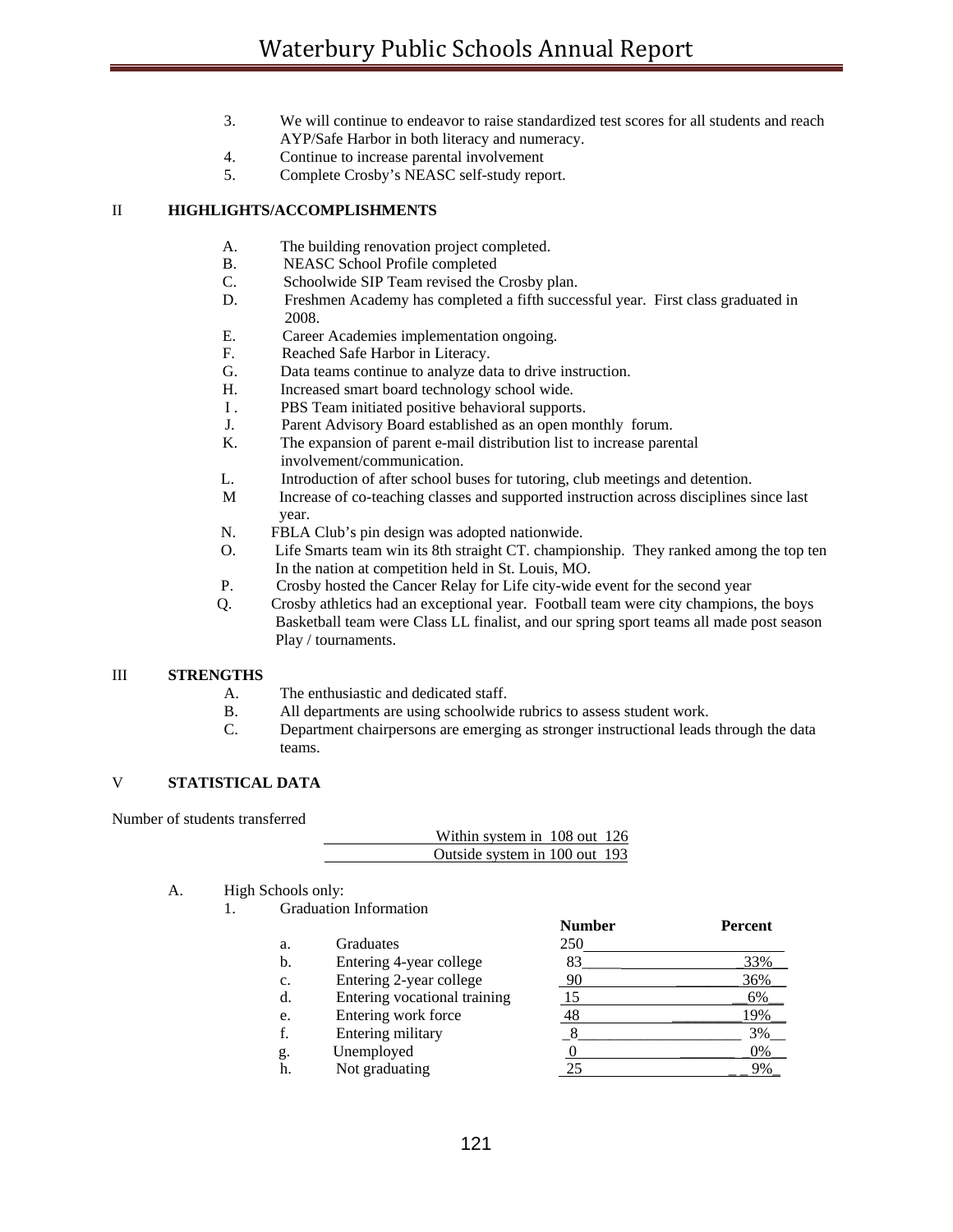#### 2. Scholarship/Awards/Honors

200 awards were given out to over 125 students. Members of the Class of 2009 received acceptances to Rutgers, Syracuse, Hofstra, Fairfield University, Trinity College-Htfd, Seton Hall, St. John's, St. Peter's, St.Joseph's, Northeastern, UCONN, Western CT State University, Central CT. State University, Southern CT. State University, University of New Haven, Porter and Chester, Post University, Sacred Heart University, University of Maine, University of Tampa, Quinnipiac, Roger Williams, Franklin Pierce, University Interamericana de Puerto Rico

Total scholarships grants and loans awards totaled over \$4 million dollars projected over four years for over 100 students.

## JOHN F. KENNEDY HIGH SCHOOL Annual Report Michael Yamin, Principal

#### **I. GOALS:**

| a. Accomplishment of Goals 2008-2009                                |
|---------------------------------------------------------------------|
| Goal #1 & Goal #2: regarding literacy and numeracy: In progress/TBD |
| Increase number of reading labs by 100%                             |
| Increase number of assessments and technology in classrooms         |
|                                                                     |

- Data Team concept implemented into Depart. Monthly meetings
- 6. Goal #3 to reduce out of school suspensions. Goal accomplished.
	- PBS awards and incentives for students Good Kid movie
	- Student of the month and attendance awards monthly in school
- 7. Goal #4 to provide a welcoming environment for parents. Goal in the process
	- PBS implemented and effective to motivate students KHS film club created
		- Two additional parent nights to encourage parent involvement

#### b. Goals for 2009- 2010

 **NEASC-**Create alignment and coherence with the visit and self study reports with NEASC staff

#### **Implement**

Common Planning for CFA with core areas of  $9<sup>th</sup>$  and  $10<sup>th</sup>$  grade teachers CALI training for next year scheduled

PBS- integrates with KHS Film Club & fully implemented into school climate  **Initiatives:** 

 Reading Labs created and Math labs and implemented into curriculum and effectively processed as per school improvement plan (SIP)

Departmental Meetings and Faculty meeting aligned as an effort to increase interdisciplinary lessons and discussions.

#### **Themes for 09-10:**

Assessing student performance

Improving Professional development

Common Planning and collaboration with content and grade level teachers

Mission driven school that is aligned with initiatives, strategies, DIP and SIP

- i. Create Individual Data Teams within each discipline and plan monthly meeting on same day in an effort to allow for interdisciplinary planning
- ii. Improve the school climate through the implementation of PBS and the new attendance and student of the month program; newly formed initiative to recognize students for individual accomplishments and success.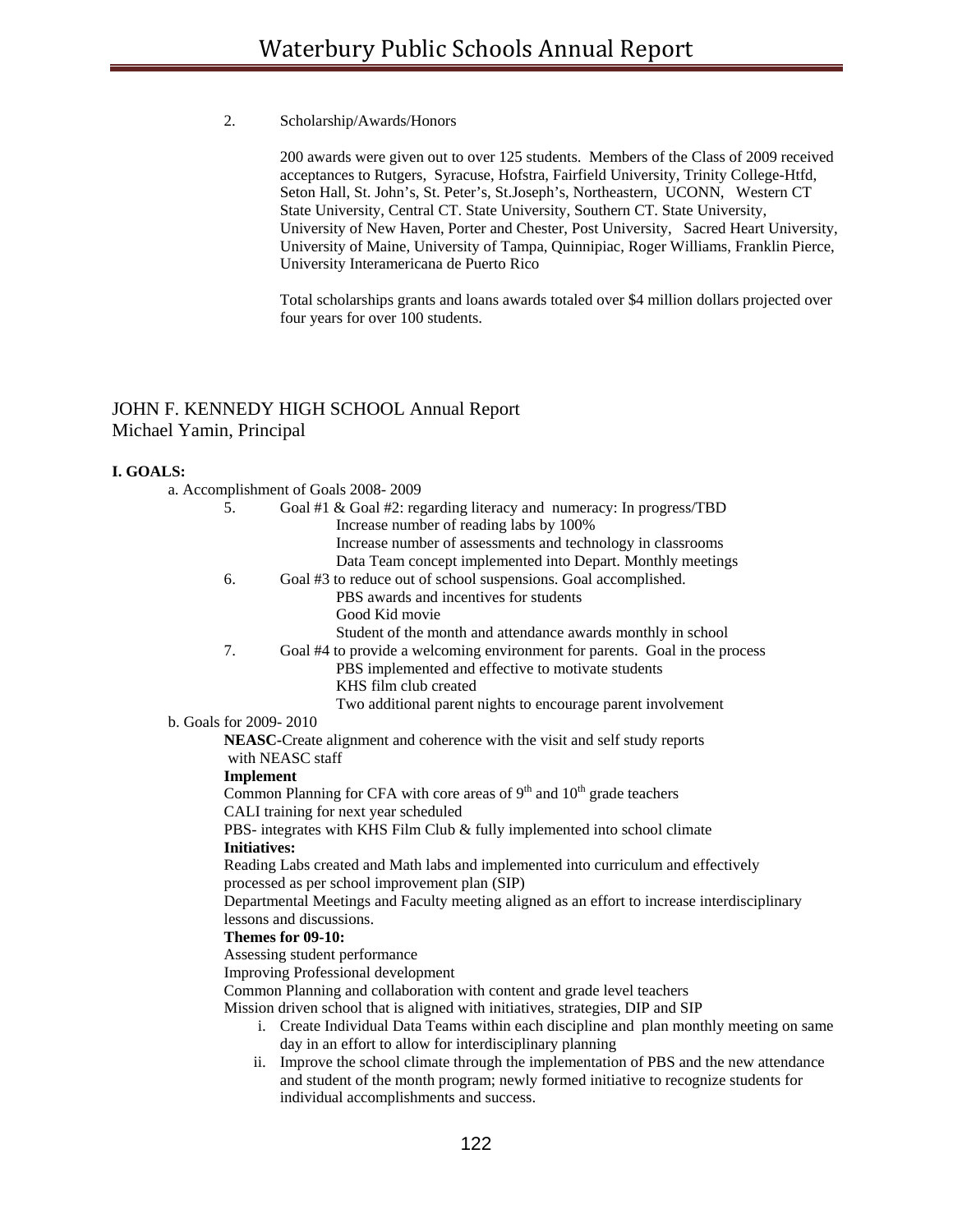iii. Plan for the upcoming NEASC evaluation (2009)

## **II. HIGHLIGHTS** 2008-2009

a. 2009 Graduating Class

- i. Class of 2009 continues to demonstrate superior performance in producing results in being accepted into some of the finest Colleges. (summary attached)
- ii. Thirty-two students have been admitted to the University of Connecticut this year. (ranked  $64<sup>th</sup>$  in the country)
- iii. Graduating class has accumulated \$850,000 in scholarship money this year and \$3.5 million over 4 years
- b. New Initiatives & On-going Programs
	- i. Academics
		- a. Enhanced Instruction with the implementation of new Technology in School.
			- 1. Completed the New Media Center.
				- 2. Computer lab with 30 computers.
				- 3. Wireless lab with 20 laptops.
				- 4. \$100,000 ordered for books, periodicals, on-line subscriptions, etc.
			- b. Installed 30 new computers into classrooms.
			- c. Created a computer lab in an English Journalism room.
			- e. Created 2 New AP course; Total 14 AP
			- h. Created Collaboration with Naugatuck Valley Community College & 2 New UCONN courses.
		- ii. School climate
			- a. Positive Behavior Support (PBS)Team has been fully implemented
				- 1. Student recognition for monthly attendance.
				- 2. Attendance Wall honoring students.
			- b. Student Council
				- 1. Involved in school-wide surveys and new initiative
		- iii. Completed 2 years self-study for NEASC
			- o New Mission Statement
			- Strengths and Needs completed and submitted
			- Oct.25-27 KHS will receive a Visiting Team

## **III. STRENGTHS** of Educational program

- 1. Kennedy High School has a staff that is committed to excellence and dedicated to their profession. They are always willing to provide additional time beyond the contractual limits to help students. Many Teachers and several clubs offer peer tutoring after school.
- 2. Instruction is enhanced through technology with the completion of the New Media Center
- 3. Additional reading teacher hired to support students
- 4. Created two full time Math CAPT and Reading Lab course to support over 250 students who need intervention to progress towards goal as determined by State performance based testing standards
- 5. Scheduled building for the upcoming year with common planning time for core curriculum area at content level and grade level
- 6. Business Students: Black Enterprise Magazine Conference on Entrepreneurship and Marketing in Detroit, Michigan, the annual Fall Leadership Conference at the Aqua Turf in Southington, Business and Finance Technology Conference, National Business Education Association Conference in Chicago, Technology and Reading Diversity conference with an emphasis on special education in California
- 7. National Honor Society, inducted 41 new members (6 seniors and 35 juniors) on the May 13 installation ceremony.
- 8. Art Department: The Connecticut Big Read, Auto Club poster contest and an art competition/exhibit for the Melanie Ilene Rieger Conference Against Violence
- 9. KHS Science Department decided to add AP Chemistry, AP Environmental Science, Environmental Science and Marine Biology to its course offerings. Designated teachers were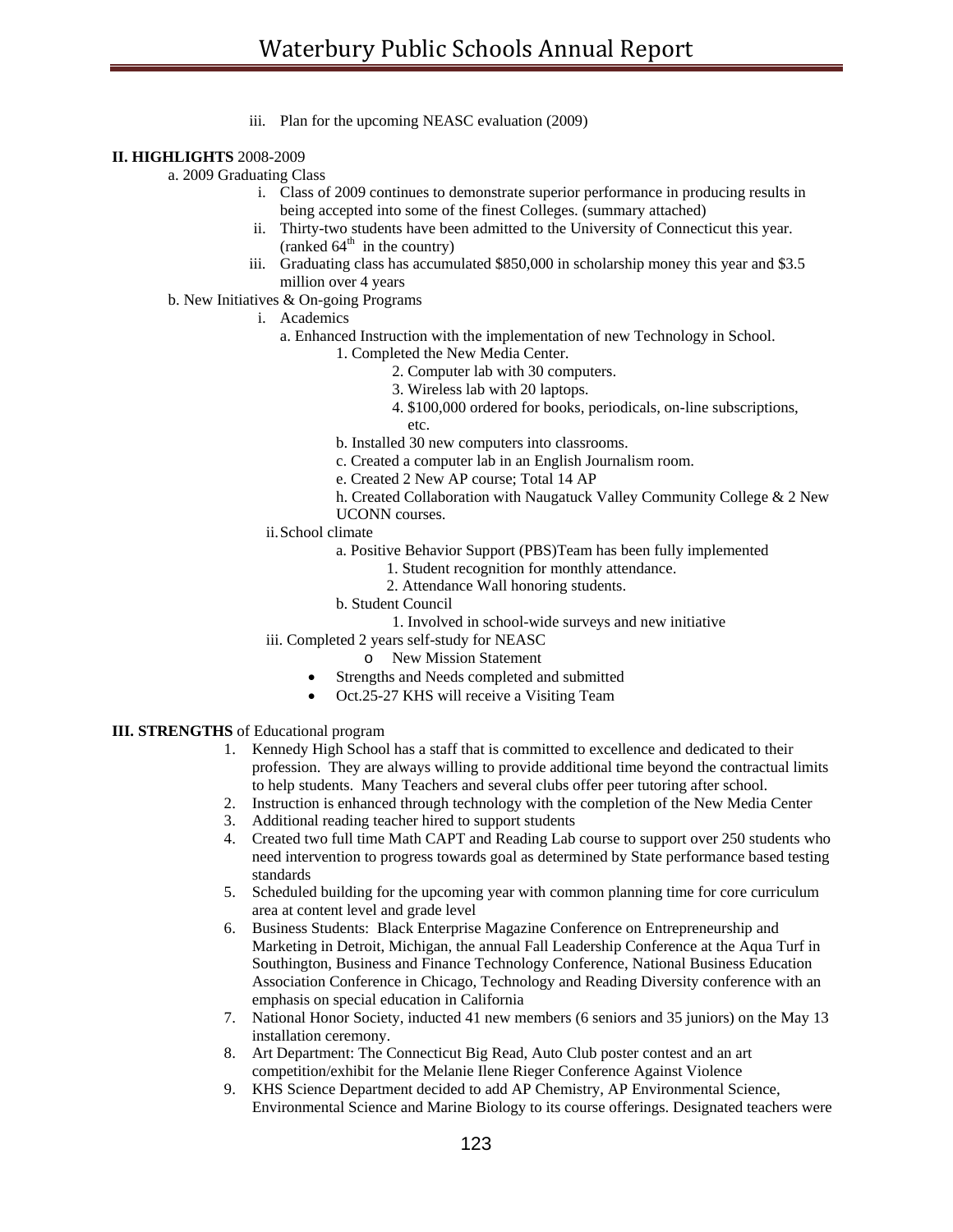asked to develop their respective curricula, and all curricula have been approved. The philosophy behind these additions was to provide the KHS student population with more options and choices during their junior and senior years. With the addition of these courses, a KHS student, upon completion of the junior year, can now choose between a variety of AP courses, should they decide to do so.

- 10. All 10th grade students worked extensively (11 full practice tests, 7 in class, 4 out of class) on CAPT Interdisciplinary Writing Activities.
- 11. Students in Economics participated in "The Stock Market Game." Each student was given \$10,000 to buy three stocks (one financial, one tech, one other) and follow their progress over 10 weeks. Students were also required to sell / trade stocks at least twice over that time. Winners were given prizes.
- 12. Overall, the first year of the Positive Behavior Support (PBS) program at Kennedy High School has been a successful one. The program has helped to increase students' awareness of displaying appropriate behaviors in school. The PBS behavior expectation matrix is displayed prominently throughout the building to remind students of expected behaviors.
- 13. Kennedy Technology Education program was involved in the ITLA (Information Technology Leadership academy. Each month 18 students from Kennedy High school met with the north division at IBM-Southbury and Local Community Colleges to prepare innovative technology projects and presentations according to original source reach search from IBM. This group also meets during activity periods and during classroom time in the Mr. Ludwig's' World of Technology classes. Planning for future meetings and producing advertising, patent research plans, Web page design and Inventor White papers were presented. The final project was presented in May at the CT Convention center in Hartford.

#### **IV. Statistical Data**

 **Scholarships, Awards, Honors:** #185 students received awards

Academic Achievement Attendance Business CAPT Community/Service English Excellence FCCLA History Journalism Media Music, Art and Drama Physical Ed & Sports Science Special Education Technology World Language

#### **Number of students transferred**

 Withdrawn 167 out of 225 transferred out of district Withdrew 58 out of 225 into another school within district Transferred 285 new students into Kennedy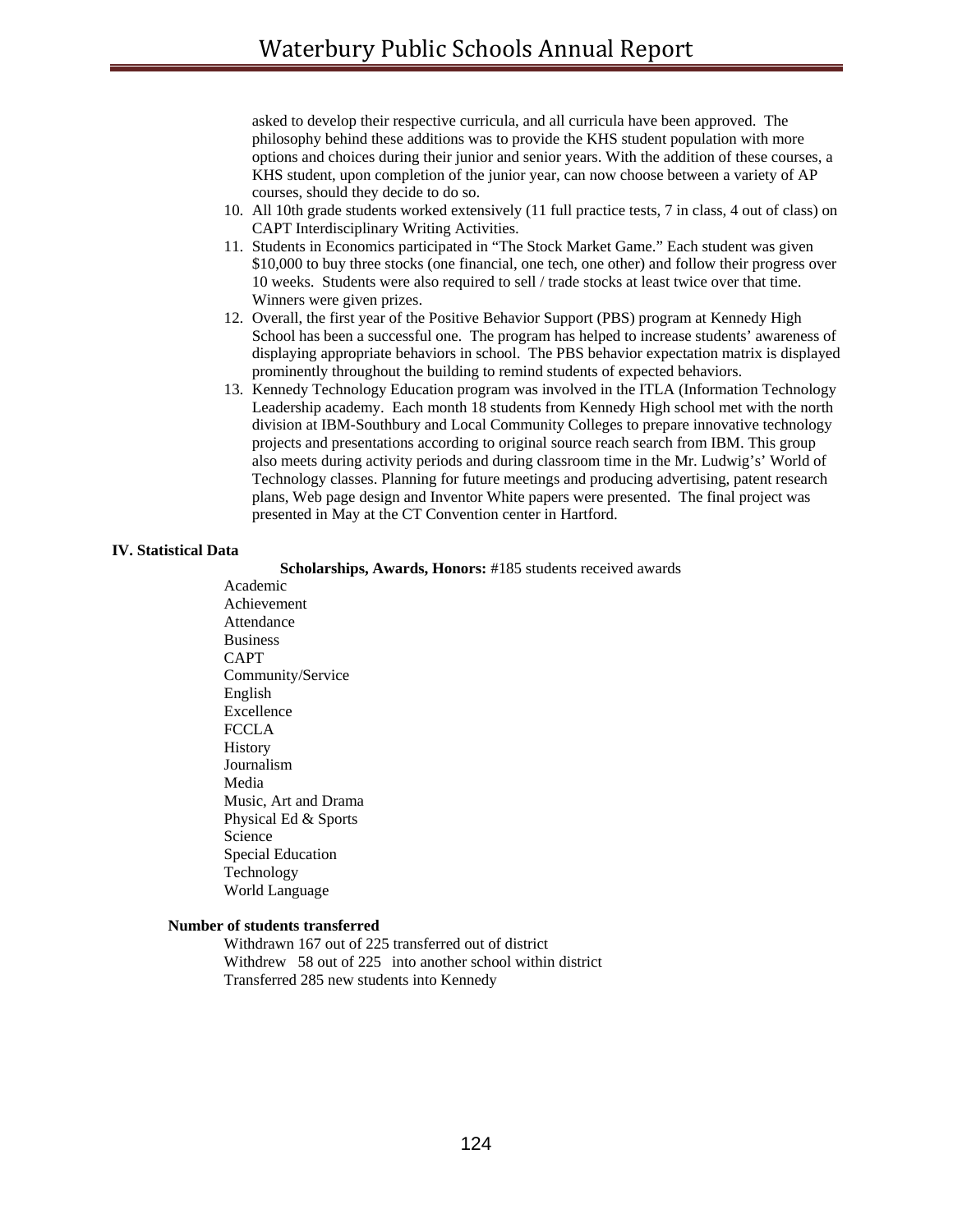| High School Only: Enrollment date as of June 16, 2009 |        |         |
|-------------------------------------------------------|--------|---------|
| <b>Graduation Information:</b>                        | Number | Percent |
| <b>Graduates</b>                                      | 274    | 95%     |
| Entering four-year college                            | 128    | 44%     |
| Entering two-year college                             | 58     | 20%     |
| Entering vocational training                          | 2      | 1%      |
| Entering work force                                   |        | 2%      |
| Entering military                                     | 8      | 3 %     |
| Unemployed                                            | 0      | $0\%$   |
| Not graduating                                        | 14     | 5%      |

#### **Scholarship Information:**

College Grants/Scholarships:  $$855,300$ 

## **Which over 4 years totals: \$3,421,200**

|                                         | Scholarships have been award to students from the following Community Organizations or Individual Families: |
|-----------------------------------------|-------------------------------------------------------------------------------------------------------------|
| 1900 Club                               | <b>ASPIRA Club</b>                                                                                          |
| <b>AHEPIA</b>                           | Caesar Batalla Capitol Scholarship                                                                          |
| Camille Perugini Charitable Trust       | Grace Cummings Community Service Award                                                                      |
| <b>Connecticut Community Foundation</b> | Crime Stoppers                                                                                              |
| Daughters of the American Revolution    | <b>DECA</b>                                                                                                 |
| Frank Lombardo Memorial                 | Italian American Club (Italian Heritage)                                                                    |
| Julia Ashe Memorial                     | Kennedy Foundation                                                                                          |
| Lia Pescetelli Scholarship              | St. Mary's School of Nursing                                                                                |
| Maloney Inter-district Magnet School    | Michael Conway                                                                                              |
| Olympian Club                           | St. Mary's Hospital                                                                                         |
| <b>Ted DeLauro</b>                      | <b>UCONN</b> Leadership Scholarship                                                                         |
| <b>UNICO</b>                            | Waterbury Bar Association                                                                                   |
| <b>Waterbury Retired Teachers</b>       | Waterbury Sportsman                                                                                         |
| U.S. Marine Scholarship                 | Anita Dewry Memorial Scholarship                                                                            |
| National Merit Scholarship              | Citizenship Scholarship                                                                                     |
| Presidents Award                        | Frank Perrella Award                                                                                        |
| Good will Lodge of ELKS 1325            | U.S. Army Scholarship                                                                                       |
| <b>Waterbury Jaycees</b>                | Waterbury Hispanic Firefighters Scholarship                                                                 |
| CIAC Award of Excellence                | National Marketing Award                                                                                    |
| Society of Women Engineers              | J.F. Kennedy Class of 1968                                                                                  |
|                                         |                                                                                                             |

## **WILBY HIGH SCHOOL Annual Report Robyn H. Apicella, Principal**

## **GOALS:**

#### **a. Accomplishment of Goals 2008-2009**

The Wilby High School Improvement plan is modeled after the District Improvement Plan. The School Improvement Team and staff assessed and interpreted results from calibrated CAPT format, benchmark and common formative assessments sets in both Literacy and Numeracy. This information was analyzed during department meetings and Professional Development days, increasing collaboration between department and content teachers and enhancing instruction and learning. The implementation of the English Writing Portfolios, Reading Apprenticeship, My Access Writing Lab and Read 180 program for  $10<sup>th</sup>$  grade increased proficiency from 22% to 48%. All departments were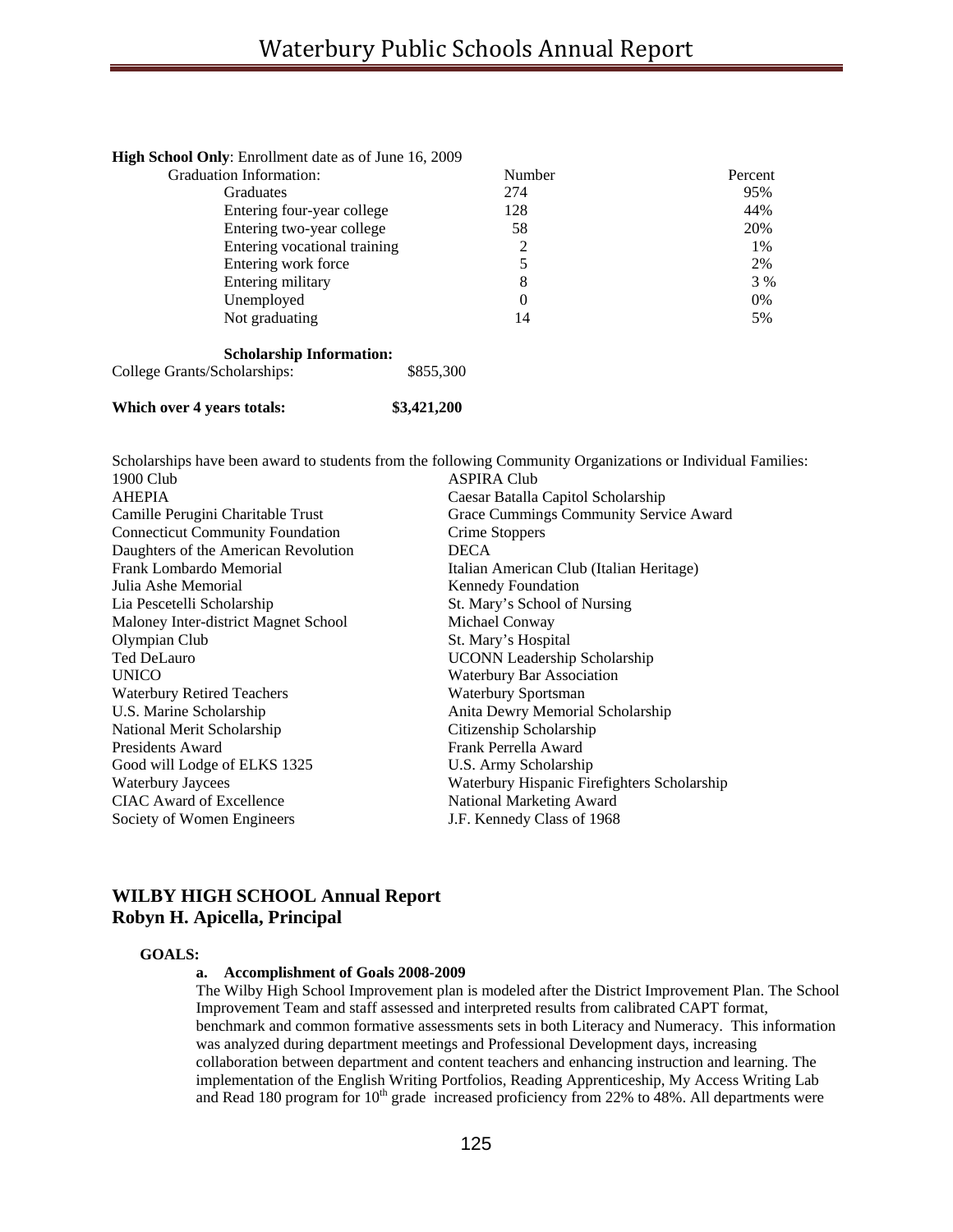given CALI training and were involved in the collection of quarterly data, analyzing it based on a 6 point rubric tailored to each content area. Wilby's plan also provided a systematic collaborative proactive approach that helped to reduce dangerous actions and support appropriate behaviors through PBS strategies and funding for after school bussing. This year one of our goals was to increase parental involvement in school activities. We held fourteen parent functions that improved participation by 35%. We also purchased \$500 in supplies for our parent center.

#### **b. Goals 2009-2010**

Wilby High school will continue to identify and utilize Best Practices for maintaining a safe learning environment. This will be accomplished through conflict resolution and a collaborative approach with staff, students and parents to ensure intervention prior to referral. Our AP program will double our AP enrollment and offer comprehensive training for AP and Pre-AP vertical team teachers. Students will attend after school tutorial sessions and Saturday prep sessions throughout the year. We will implement vertical teaming of staff to allow better transition between the courses at Wilby, North End Middle School and Naugatuck Valley College. Wilby will continue to attain high achievement in Numeracy through the use of calibrated assessments, smart boards, laboratory equipment and Safari Montage. This year we will launch our medical academy and forensic lab classes with physician mentors from Waterbury hospital and continue our EMT/MRT program.

## **HIGHLIGHTS from 2008-2009**

Seventeen certified nursing assistants graduated this year. Our Technology Dept constructed and raced an Electric Car in May. A partnership formed between our Health and Human Services Academy and CBIA which opened up workforce opportunities, collaboration with the Yale Center of Public Health Preparedness and a speaker on Green technology. This partnership also led to the use of the Biobus and the Environmental Career fair. Career Academies were fully implemented and this summer 16 students will be graduating as EMT'S. Fourteen Smart Boards were purchased along with the construction of a much needed new wing supporting two advanced Chemistry lab classrooms. Our media center hosted the Visual Arts experience, book fairs, reward ceremonies, concerts, the CLP book club, CBIA presentations, a mentorship program and parent forums.

#### **STRENGTHS:**

The strength of Wilby's educational program is that the staff is committed to maximizing student outcomes, ensuring both academic and personal growth in a climate and culture conducive to learning. The staff works together as a cohesive unit to celebrate the diversity of our population with many cultural events. Wilby has a multitude of course selections to help accommodate the needs of students. Our ninth grade academy provides a strong mentoring program which is the foundation for our Career Academy. This program has produced amazing results. Twenty three percent of all courses offered at Wilby are higher level courses, including our ATOMS program. This will steadily increase with our new AP grant program. We currently have 10 AP courses and numerous honor classes. For those students who desire to pursue a military career, we have the ROTC. For those interested in the health field we have our Allied Health program which certifies both EMTS and Nursing Assistants. We also have 25 inclusion classes for special Education and a very strong Technology Education program with a television studio. We continue to review the data to make any improvements and necessary changes.

#### **Statistical Data**

## a. Scholarships/Awards/Honors

To date, approximately 36 seniors have received college scholarships totaling approximately \$1,000,000 during the 2008-09 school year. If renewed annually, this figure will increase 4 times as financial aid package confirmations occur. To date, 83 students (Grades 9-12) have received multiple awards, honors and accolades at the annual Awards night assembly. Many community awards are also renewable each year.

 **B. Number of students transferred Within system – in 124 out 91 Outside system – in 103 out 326**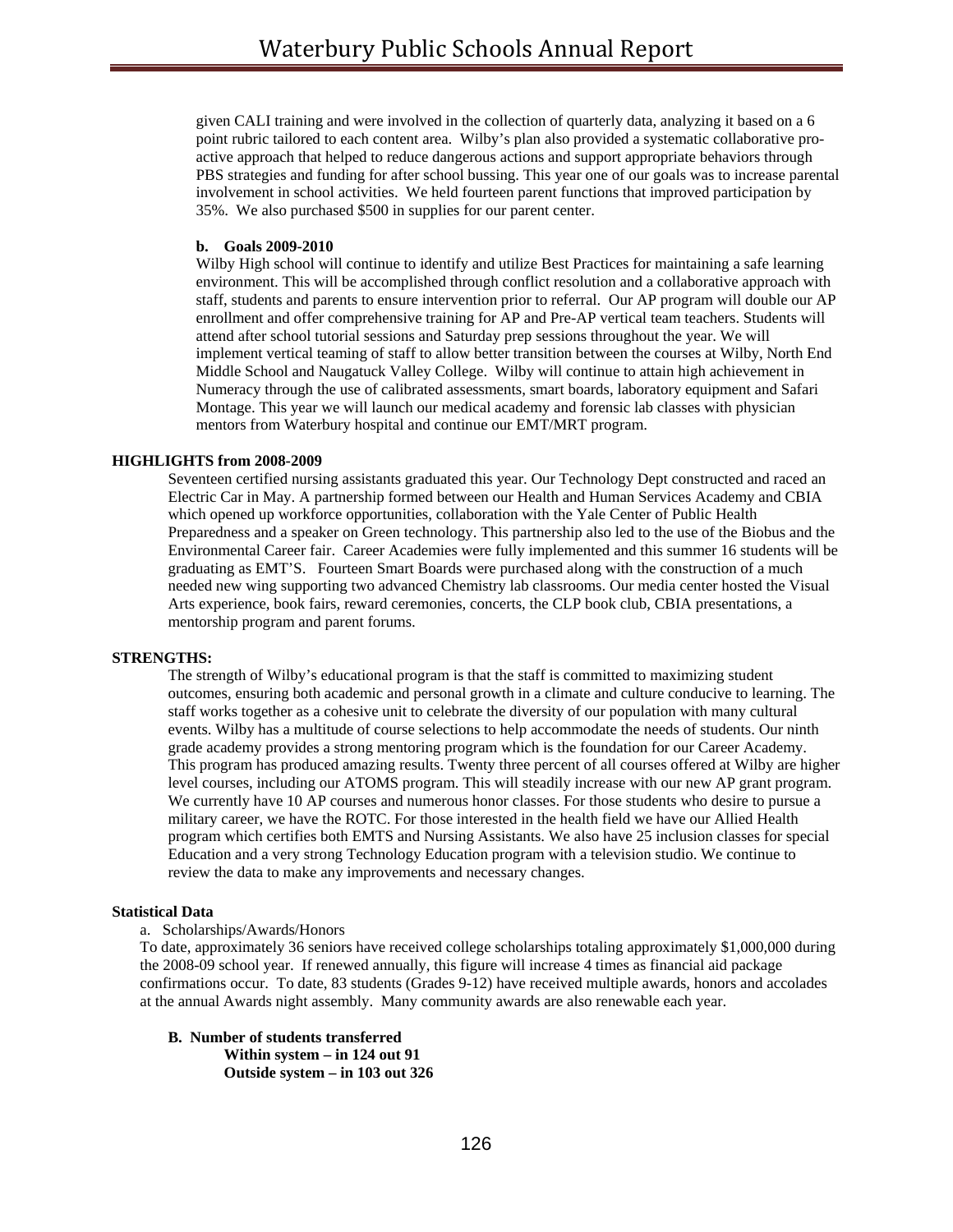#### **C. Graduation Information**

|                                     | <b>Number</b> | Percent |
|-------------------------------------|---------------|---------|
| <b>Graduates</b>                    | 216           | 89      |
| <b>Entering 4-year college</b>      | 68            | 31.5    |
| <b>Entering 2-year college</b>      | 94            | 44      |
| <b>Entering vocational training</b> | 13            |         |
| <b>Entering work force</b>          | 15            |         |
| <b>Entering military</b>            | Q             | 4.1     |
| <b>Unemployed</b>                   | 16            | 7.8     |
| Not graduating*                     | 27            |         |

**\*Includes students returning for 5th year.** 

As of this date, out of 257 seniors, 235 are graduating in June 2008**.** At this time the above figures are an approximation.

# **ALTERNATIVE EDUCATION PROGRAMS Annual Report Michelle Buerkle, Supervisor**

#### I**. Goals**

## **Accomplished 2008-2009 Annual Goals**

#### **The Alternative Programs will attain high academic achievement for all students in Literacy.**

 Literacy has been our focus this school year. All teachers including Unified Arts teachers were required to attend ongoing professional development in literacy provided by a lead teacher and myself. Twice a month, teachers met, evaluated student assignments, and discussed reading strategies to address students' deficiencies. Each teacher implemented the strategies, assessed students' work, and collected data. This data was used to drive the instruction and professional development. Other methods of implementation utilized were weekly lesson plans, informal observations, walk-through checks, and the teacher evaluation process. The Read 180 program was fully implemented this year. The Special Education teacher instructed students identified as below basic and deficient in reading. As students reached proficiency, they exited the program. Scheduling adjustments were made to allow for 90-minute block periods for reading. Assessment data showed significant growth for all students utilizing this program. Instruction in literature focused on reading literary texts with an emphasis on vocabulary development and comprehension. Literacy clinics for tenth grade students were created this year. All tenth graders attended a CAPT Literacy class. This class was designed as a co-taught class geared to reading and writing CAPT preparatory skills. Specific CAPT test items and vocabulary were highlighted. Students were instructed using sample test items. The course was rigorous using a skill and drill strategy. Students below proficiency were targeted for this course. A course in writing has been offered for the past four years. Last year, growth in this area was shown in the CAPT scores. This year the writing program continued. Students were introduced and drilled in all areas of writing assessed on the CAPT. Students also researched multicultural themes and then presented their research papers during our heritage celebrations. Students were very proud of their accomplishments and enjoyed presenting their work to the staff and student body. Poetry was a focus this year. Students wrote wonderful poems which they presented to classmates. This year through collaborative efforts, students put their poems to music and created their own rap music. Students were engaged and excelled in this area.

#### **The Alternative Programs will provide a safe and secure teaching and learning environment.**

 This year, the Positive Behavioral Support Program has replaced the Assertive Discipline Program. This program is designed to bring consistency to classroom management. There is a hierarchy of consequences, and students have many opportunities to learn and display appropriate classroom behavior. Students who earn the necessary number of behavior points for following the set classroom rules earn a special activity or reward at the end of each week. Through ongoing team meetings and data analysis, this program is revised as needed. A benefit of this program is that a positive school climate has been created. Character Counts is one facet of the P.B.S. model and has been part of our weekly student recognition activities for the past six years. Students who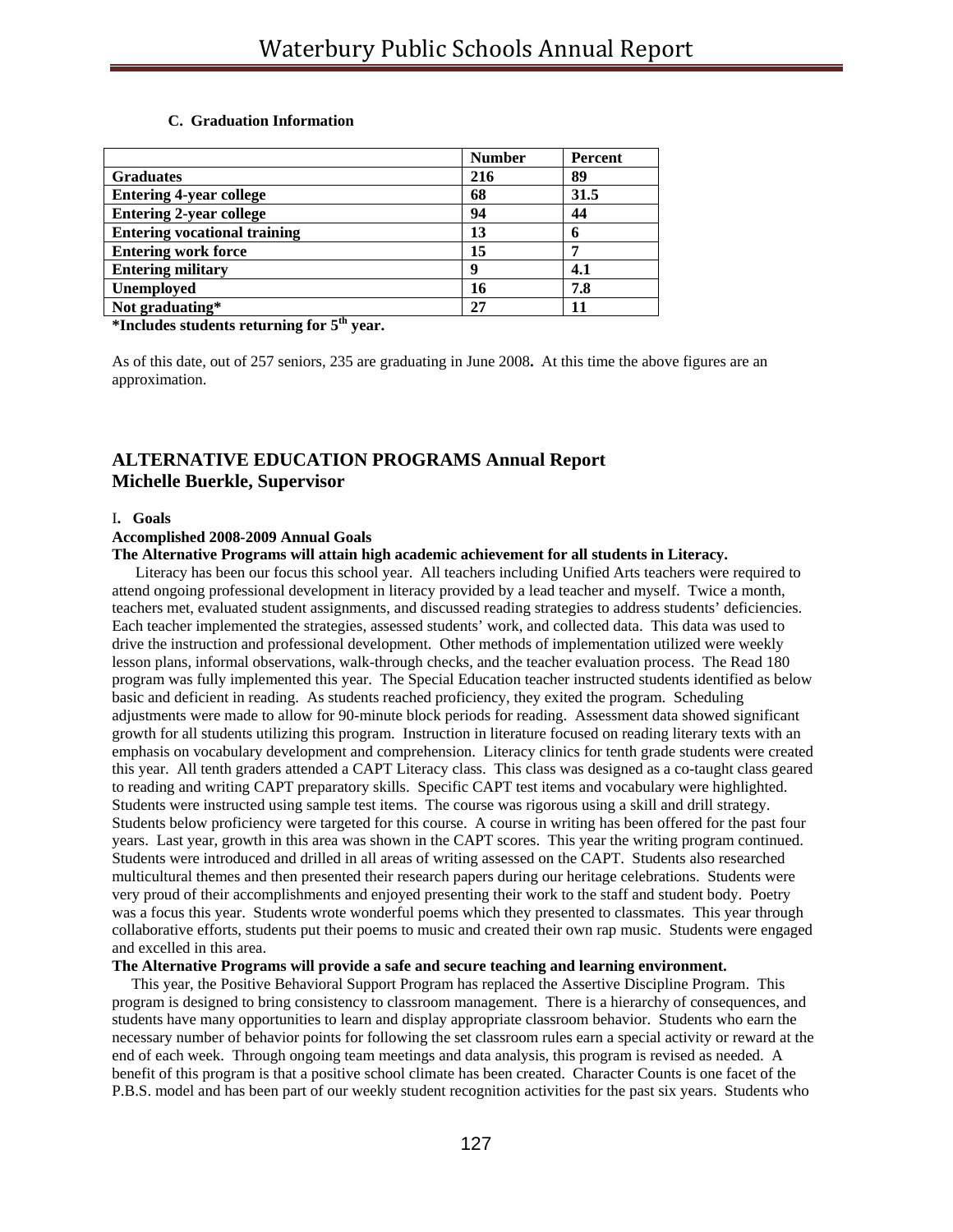are "caught doing good" are randomly rewarded. Specific character attributes are taught and recognized each week.

 The Prevention Center is another feature of the Alternative Programs. The center is available to students throughout the school day. A counselor provides individual counseling, peer mediation, violence prevention, and other services. This has been an integral part of our program and has allowed students to deescalate and return to their classrooms. This year, the prevention counselor was on medical leave and the center was closed for half of the school year. I reassigned staff as much as possible, but without the full use of the prevention center, a vital step of our program was missing. Data shows a slight increase in suspensions. This center is vital to the success of our students.

 This year a counselor was assigned to every homeroom class. The Life Management teacher and counselor co-taught life skills and guidance curriculum. Through this class, individualized behavior goals are established and PBS point sheets are generated. Students reported to their homeroom at the end of the day and met with their counselor and teacher. Staff helped students identify problem areas and plan strategies to help them become successful.

#### **Goals for the 2009-2010 Year**

#### **The Alternative Programs will attain high academic achievement for all schools in Literacy.**

 Literacy will continue to be the focus for the next school year. Teachers of all core courses will dedicate instruction time to reading comprehension, vocabulary development, responding to text, and other skill-building strategies to improve student achievement. All staff will continue to participate in bimonthly professional development to ensure consistency and implementation of instructional strategies. Teachers will be required to create and administer common formative assessments on a regular basis to measure student achievement. This data will continue to be collected and analyzed; the results will drive instruction. The results will be used to plan additional prescriptive instructional support to address the needs of students identified as below proficiency in those areas. The Read 180 will be expanded for the 2009-2010 school year. Students with the greatest needs will be provided instruction in this area during a literacy block based on individual prescriptive plans. **The Alternative Programs will provide a safe and secure teaching and learning environment.** 

 A new Positive Behavioral Support team has been created. This team will collect and analyze data. The data will be used to plan incentives, makes changes as needed, and appraise the administration of problem areas. Counselors will continue to work collaboratively with teachers. A guidance/counseling period will remain in the schedule. A goal for the support staff will be to co-plan instruction. Individual counseling will continue to be a vital part of the program. All staff will continue to contact parents with student attendance, behavior, and academic progress reports. Teacher will continue to document results of all contacts as this information is utilized in developing individualized programs for students. Multicultural programs continue to be quite successful. Citizens from our community and parents actively participate in these events creating a positive, nurturing learning environment.

#### **II. Highlights**

#### **Highlight #1**

 The Community Involvement Program continues to be successful in fostering a positive school-to-community link. Students were provided the opportunity to experience a sense of pride and self worth through this program. Students continued their work at Haven Health Convalescent Home assisting the elderly. They also volunteered at the WOW Center and the local soup kitchens. The Waterbury pre-school classes at Driggs were added this year. Selected students read stories and assisted pre-k students with art projects and other lessons. Our students enjoyed working with young children. Parents stated the program was helping in the areas of truancy and self esteem. The middle school students were also afforded the opportunity to participate this year. Participation was based on student attendance and behavior. The site for the middle school students was the new P.A.L. location working with volunteers from the police department. This was a wonderful opportunity for our students to build a positive relationship with the local law enforcement. Students worked very hard in an effort to earn time at this job site.

#### **Highlight #2**

 This was the second year students participated in a program through the Northwest Regional Workforce Board in conjunction with the Blue Ribbon Commission on Truancy. The program consisted of two components, a training phase and an internship phase. The program combined classroom instruction and internships as a means of developing a highly skilled manufacturing workforce. The purpose of this project was not only to expose but to train and place students in the highly skilled area of machine operations. This was a great success. Several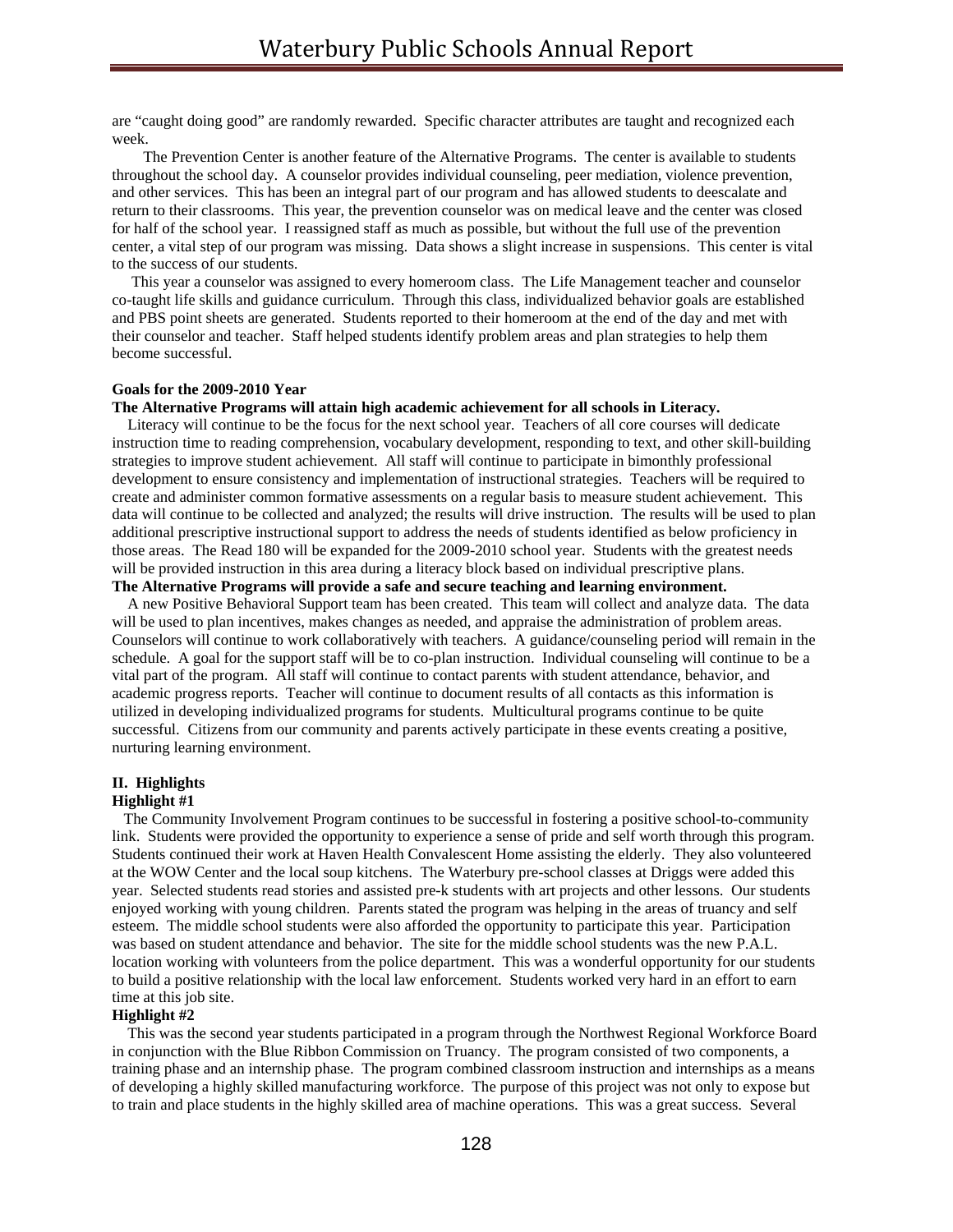students have already enrolled for the summer program. We have great hope to expand this program into the 2009-2010 school year and beyond.

#### **Highlight #3**

 This year the college awareness program was greatly expanded. The high school students participated in several field trips to various college campuses. There they were administered entrance exams and toured the facility. Our juniors and seniors were assigned to a mentor who was able to answer questions about college life. The students ate lunch with their mentor in the union hall and observed an actual class! This experience was life changing for some of our students. The freshman and sophomore classes attended presentations at school and were administered a career inventory. All students met with the guidance counselor on an individual basis. Parents were invited to these meetings and information was provided. Group career planning was scheduled throughout the school year. Through this initiative, an increased number of students have shown interest in attending college. Also, an increased number of students have applied to local colleges.

#### **III. The strengths of the educational program are as follows:**

1. The teaching staff is committed to educating "at risk" students. Teachers continue to go beyond the requirements of their job description.

2. The prevention/support team continues to have a great positive impact on students. The support staff addresses the multitude of student issues through a team approach. This team has assisted students, parents, and staff in resolving many student-related problems. The team also provides additional support to students and their families when necessary. The "Character Counts" program, an incentive program for appropriate school behavior, and the attendance program is offered through the prevention center staff. Individual behavior plans, crisis intervention, peer mediation, and peer mentoring are just a few programs that are the responsibility of the support staff. These programs are vital in securing the health, safety, and education of our students.

3. This year the choral group was expanded. An amazing number of students showed interest in this program. Students from all three high school programs joined this group. They prepared a holiday program. The group performed throughout the city entertaining at business gatherings and convalescent homes. This program has been a wonderful experience for our students and members of our community.

### **IV. Statistical Data**

*A. Number of students transferred in and out of building within system: In – 148; Out – 77 Number of students transferred in and out of building outside the system: In – 0; Out – 40 B. Graduation Information Number*  Graduates 10 Entering 4-year college 1 Entering 2-year college 3 Entering vocational training 1 Entering work force 5 Entering military 0 Unemployed 0 Not graduating 2  **Scholarships/Awards/Honors**  1 Superintendent Award 1 Citizenship Award 2 High School English Awards 1 Community Involvement Award 2 Middle School Science Awards 1 Academic Achievement Award 3 Art Awards 2 Math Awards 1 History Award 1 Student Recognition of Improvement Award 1 Physical Education Award 1 Music Award 1 Computer Award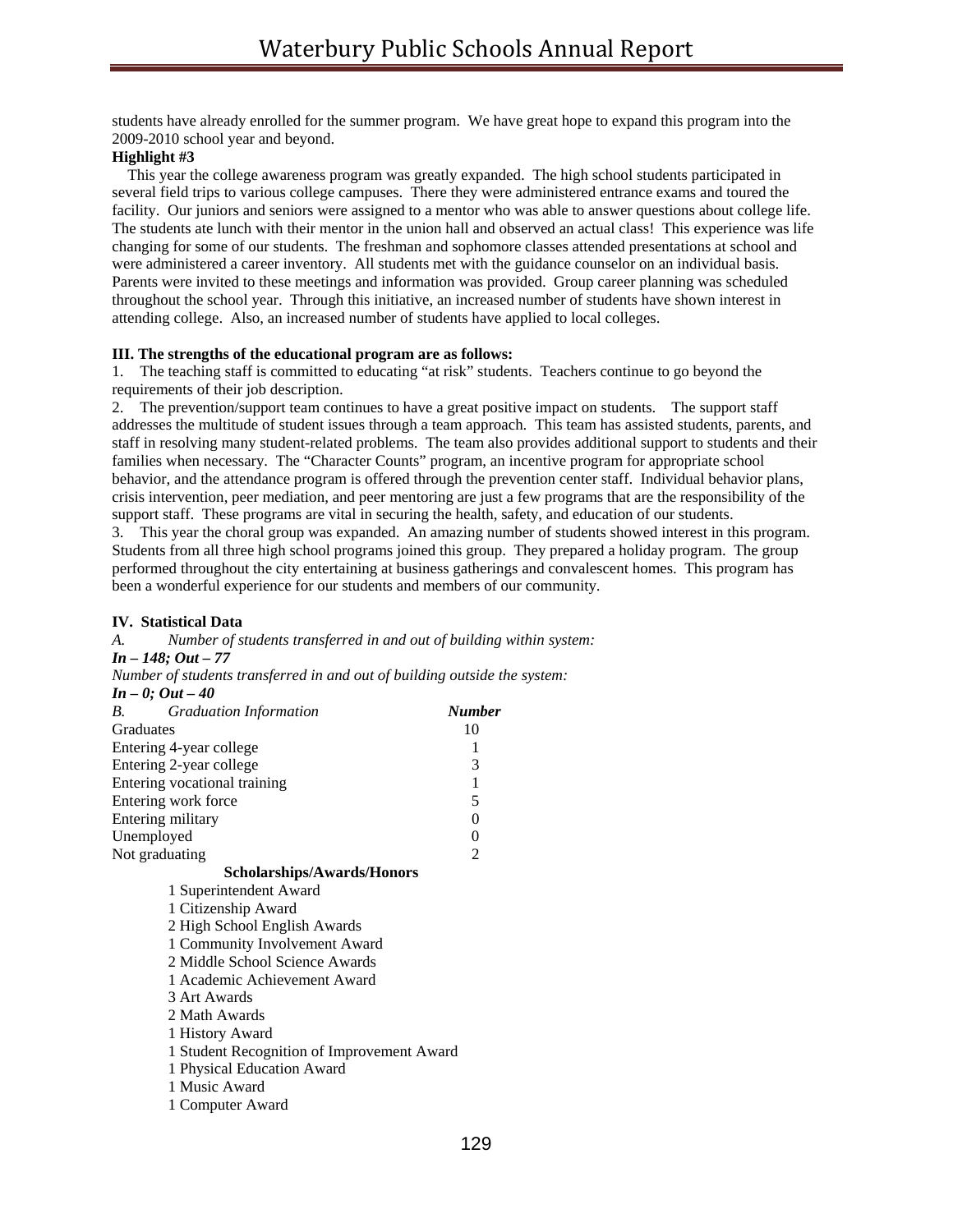## **WATERBURY ADULT EDUCATION Annual Report Antonio Musto, Principal**

## I. GOALS

### a. **Accomplishment of Goals 2008-2009**

**\*\*\*\*\*\*\* Note: All statistical data generated by Computer Associates is available on our Connecticut Adult Reporting System in July.** 

1*.*To meet or exceed the Connecticut negotiated performance standards in the core indicators.

- Core Indicator 1: For the second consecutive year, site records indicate a measurable improvement in reading, writing/speaking the English language and numeracy literacy skill levels. Students in the ABE/GED and ESL program areas have surpassed the state targeted benchmarks pertaining to CASAS scale score gains by performance skill areas and student advancement in educational functioning levels.
- Core Indicator 2: Far exceeding the state targeted benchmark; nearly 74% of the graduating class has been accepted into postsecondary education, job training programs or the military. In addition, another 30% of the graduating class is employed or seeking employment.
- 296 students in the high school completion program have earned a diploma, repeating a stellar response to the student-oriented high school credit diploma program. The state reports that as of April 12, 2009, 12 students in the GED preparation classes passed the equivalency diploma.

2. Student Retention

- The resource room/study hall continued to have a positive effect on student retention.
- Attendance records indicate an increase in student retention and the utilization of instructional hours provided in all program areas.
- The high school division continues to have significant retention increases, as evidenced by the percentage of students who have earned credits toward their high school diploma.

3. Improve curriculum and instruction as a vehicle to assist students to become literate, and to obtain the knowledge and skills necessary for employment, self-sufficiency, and postsecondary education.

- A new World History distance learning class and English Drama class was added to the curriculum.
- <sup>8</sup> 88% of the students in the Adult Basic Education component attained an increase in the CASAS reading assessment. Much of this accomplishment can be attributed to the expansion of the literacy curriculum to include modules of high interest in the concentrations of contemporary life skills, geography, health and contemporary issues..
- The journalism class has been working with the ESL facilitator to engage ESL students by encouraging them to write contribute articles to the school newspaper.
- This current year several students were involved with community service programs throughout the city.

## 4. Facility

We are exploring the possibility for Waterbury Adult Education to remain in the St. Anne's building. 5. Professional Development

Throughout this past year, professional development concentrated on teaching students with learning disabilities, differentiated instruction and conflict resolution. Professional development was designed to significantly change instructional techniques in order to help students learn. Other workshops provided teachers with decisive teaching strategies (Functional Writing and Competency -Based Education) for improving student learning gains. Staff participated in many ATDN and SDE workshops. Workshop topics included Functional Writing (multi-levels), Mathematics Institute (CASAS), Reading Disabilities, Transition Program, Department of Labor, AHSCDP Overview, CARS Forest & Trees Program, Serving Youth with Disabilities Conference, CAACE Conference, Regional Facilitators Roundtable, Regional Directors Roundtable, Administrator Workshops, and CCS Facilitator Advisory Board sessions.

## b**. Goals for 2009-2010**

1. To meet or exceed the Connecticut negotiated Performance Standards in the Core Indicators

- Core Indicator 1: Demonstrated improvements in literacy skill levels in reading, writing and speaking the English language, numeracy, problem-solving, English language acquisition, and other literacy skills.
- Core Indicator 2: Placement in, retention in, or completion of postsecondary education, training, unsubsidized employment or career advancement.
- Receipt of a secondary school diploma or its recognized equivalent.
- 2. Improve curriculum and instruction as a vehicle to assist students to become literate, and to obtain the knowledge and skills necessary for employment, self-sufficiency, and post secondary education.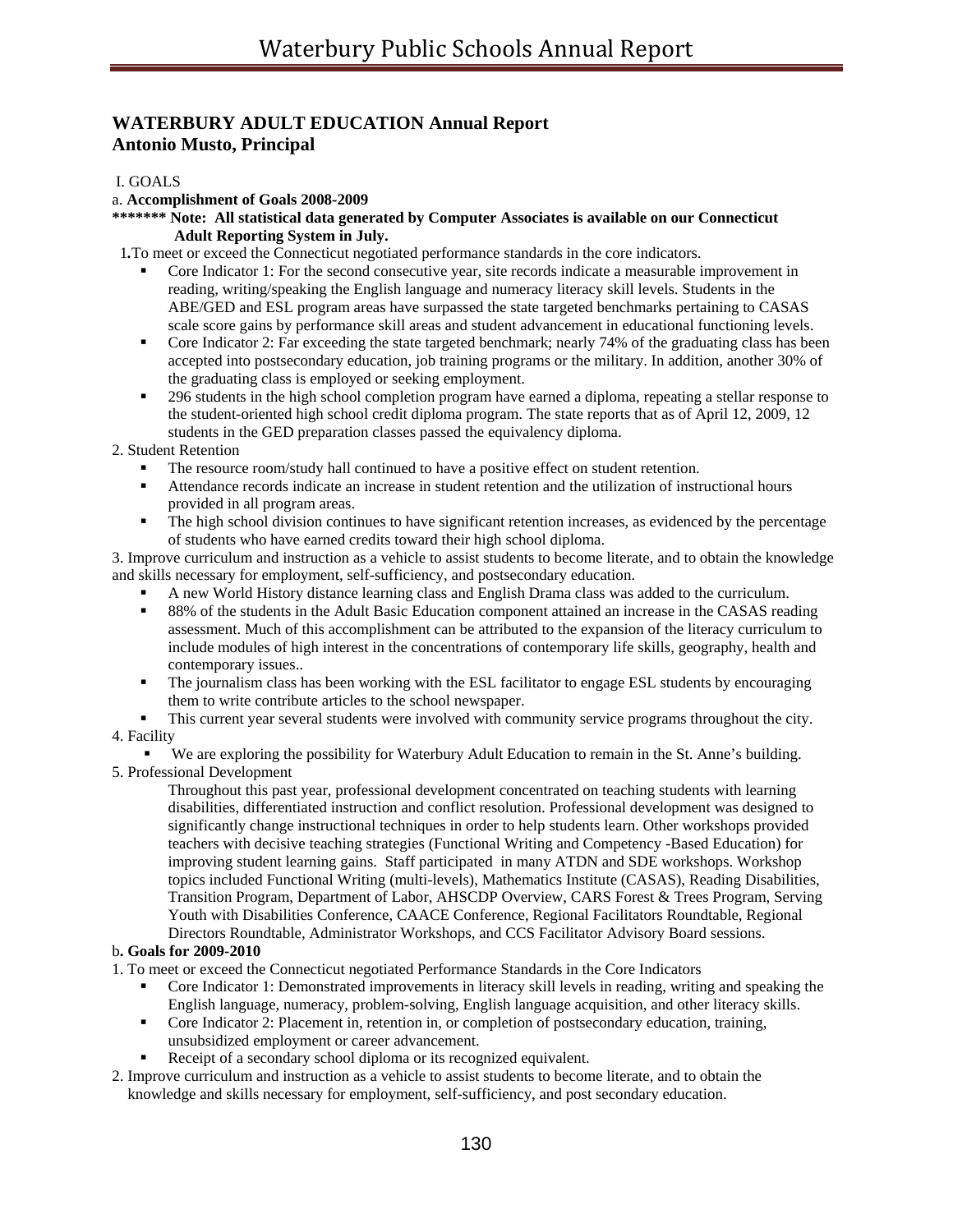- **Broaden the depth and variety of the credit diploma course selection.** Vigorously pursue additional distance learning courses, inclusive of GED preparation. Utilize all options available for earning high school credit.
- **Refresh and promote the curriculum packet component as an alternative instructional method to earn credit,** improve skills, and further educational opportunities.
- Revitalize the volunteer program and other crucial activities affiliated with the career education program.
- Adapt instructional styles and strategies to best fulfill the students' needs inclusive of the language and age diversified classroom.
- 3. Student Retention
	- Increase the percentage of students retained by program areas and levels.
	- Increase the percentage of the utilization of instructional hours provided by program areas and levels.
- 4. To provide professional development activities aimed to facilitate our program's goals
	- **Provide a program-wide workshop to review/introduce the successful application of differentiated** instruction..
	- The FY 09 STAR participant will present a workshop and support services to program reading teachers.
	- **Participate in writing strategies workshops provided through Adult Training & Development** Network/CREC.
	- The commitment to enhance the Distance Learning course options.<br>The identification of the current trends in employment and iob train
	- The identification of the current trends in employment and job training programs.
	- On site staff provides a school-based interactive workshop to introduce and demonstrate emerging and existing technology to all instructional staff and classroom aides.
- 5. Continue to monitor pursuit of larger plant facilities to accommodate the program's needs.

## II. **HIGHLIGHTS**

- 1. Throughout this past year, interagency partnerships and collaboration flourished.
	- Family Literacy Grant collaboration with Wilson School is on going for a second year.
	- Instruction in ESL, mathematics, phlebotomy, and certified nursing assistant for WorkForce / One Stop, Interfaith Agency and Family Services clients
	- **ESL and GED preparation for OIC and NOW clients**
	- **ESL** instruction for Chase School, Walsh School, and La Casa
	- Basic skills and ESL instruction & assessment with LVA
- 2. All goals and learning gains exceeded targets in the four Program Improvement Grants.
	- Young Adult Learner Transition Program
	- Industry Concept Education Workplace Education Program
	- Career Development Program Employability skills development for ESL students
	- Technology Education & Curriculum Horizon Distance Learning development and delivery

3. Student-oriented initiatives had a positive impact on students, as evidenced by the increased retention rate and program completers.

- The creation of a resource room/study hall staffed by a program aide from  $8 \text{ am} 2 \text{ pm}$
- The addition of high-interest courses: Geography and Drama.
- The strategic use of classroom aides in the basic skills classes
- The administration's open-door policy for students and staff

## III. **STRENGTHS**

- 1. High morale, enthusiasm, and open communication within the student and staff populations
- 2. Superior student performance in achieving learning gains in CASAS reading, writing, and math standardized assessments
- 3. The ability of instructors to modify teaching strategies to address the highly diversified class
- 4. Servicing and meeting the needs of targeted populations (LEP adults, students with disabilities, teens,
- 5. displaced workers, underemployed)

## **IV. STATISTICAL DATA**

- a. Awards
	- Academic Awards, 9
	- Awards of Distinction, 4
	- Emblem Club Awards, 2